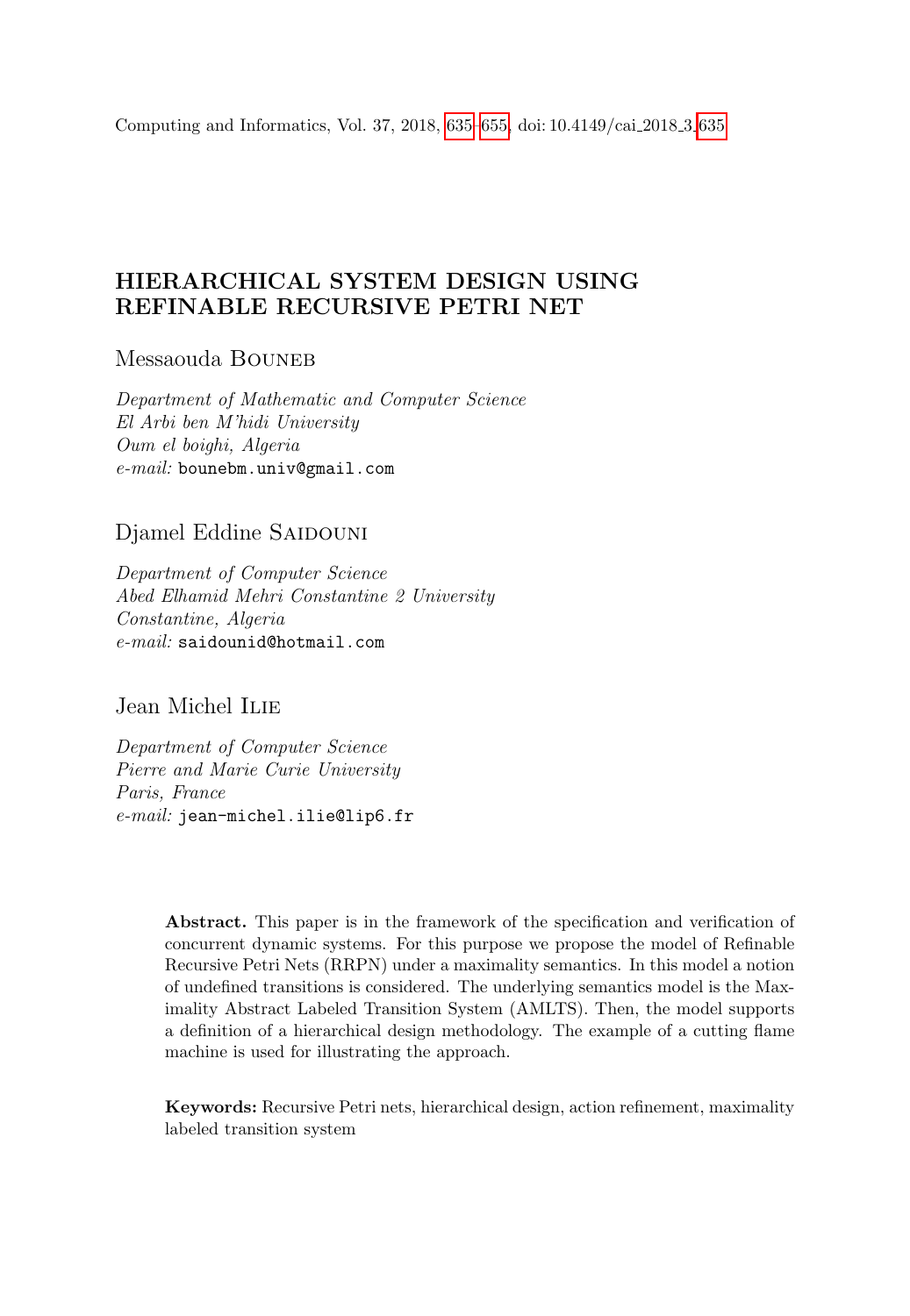### 1 INTRODUCTION

Petri nets model is a graphical and mathematical modelling tool which is used to specify, in clear manner, the behaviors of concurrent systems. The marking graph associated with a given Petri net is used for checking the specified properties of the system. Indeed, this marking graph is seen as a labeled transition system. However, labeled transition systems are based on interleaving semantics. This later represents parallel executions by their interleaved sequential executions. To clarify the ideas, we consider the example of two Petri nets (Figures [1](#page-1-0) a) and [1](#page-1-0) b)). Figure [1](#page-1-0) a) represents a system which can execute transitions  $t_1$  and  $t_2$  in parallel, whereas Figure [1](#page-1-0) b) represents a system that executes sequentially transitions  $t_1$  and  $t_3$  or transitions  $t_2$ and  $t_4$ .



<span id="page-1-0"></span>Figure 1. Petri nets

After generating the marking graphs of the two Petri nets, where transitions  $t_1$ and  $t_4$  are labeled by action a and transitions  $t_2$  and  $t_3$  are labeled by action b, the two marking graphs become isomorphic. Therefore the parallel execution of action a and action b is interpreted as their interleaved executions in time. This result is acceptable under the assumption that the firing of each transition corresponds to the execution of an indivisible action with null duration (structural and temporal atomicity of actions). Nevertheless, in reality this assumption is not accepted. In order to accept the verification results, the realization constraints should be taken into account at both specification and semantic level. To clarify the idea, let us consider that the transition  $t_1$  (resp.  $t_4$ ) consists of two sequential transitions  $t_{1-1}$ and  $t_{1-2}$  (resp.  $t_{4-1}$  and  $t_{4-2}$ ). Transitions  $t_{1-1}$  and  $t_{4-1}$  are labeled by action  $a_1$ whereas transitions  $t_{1-2}$  and  $t_{4-2}$  are labeled by action  $a_2$ . The refined Petri nets and their labeled transition systems are represented by Figure [2.](#page-2-0) It is clear that the behaviors of both Petri nets are different.

Indeed, in the first system, the execution of action  $b$  can occur between the execution of actions  $a_1$  and  $a_2$ ; which is not the case in the second system. Taking into account the non atomicity of actions in a system has been deeply studied in the literature through the definition of several semantics supporting the concept of action refinement [\[1,](#page-18-1) [2,](#page-19-0) [3,](#page-19-1) [4,](#page-19-2) [5,](#page-19-3) [6,](#page-19-4) [7,](#page-19-5) [8,](#page-19-6) [9,](#page-19-7) [10,](#page-19-8) [11,](#page-19-9) [12\]](#page-19-10). Considering such semantics allows a hierarchical design of the systems by refining actions (actions are seen as abstract processes). An other interest of these semantics is the characterization of parallel executions of non instantaneous actions.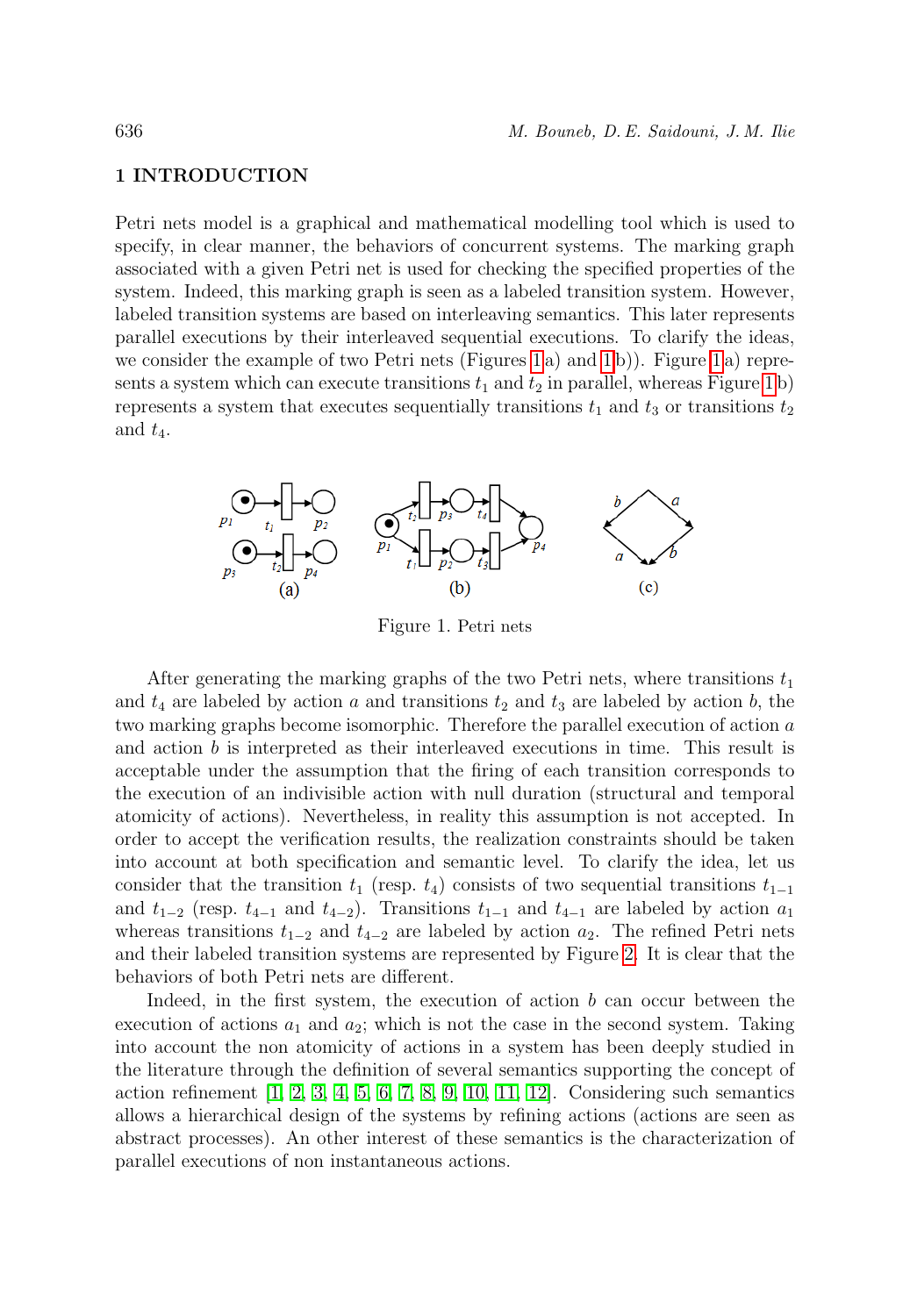

<span id="page-2-0"></span>Figure 2. Non structural atomicity of actions

In this context the maximality semantics, through the model of the maximality labeled transition systems, was used for the characterization of concurrent systems. This semantics was defined for process algebras and place transition Petri nets [\[13,](#page-19-11) [14,](#page-19-12) [15,](#page-19-13) [16,](#page-20-0) [17\]](#page-20-1). However, the limits of Petri net model have been highlighted for the specification of systems with dynamic structures such as multi agent systems. For this reason, recursive Petri nets have been defined. Dynamic behaviors are considered through abstract transitions. Since abstract transitions represent activities, the association of true concurrency semantics to the model becomes more appropriate than the use of interleaving semantics. For this purpose, in [\[18\]](#page-20-2) a maximality operational semantics has been proposed for recursive Petri net model. In order to design concurrent systems, several methodologies have been proposed in the literature, around process algebra and Petri net specification models. As an example we can cite the lotosphere design methodology which is based on the formal description technique Lotos. This design methodology consists in specifying firstly the architecture of the system in terms of its observable behavior, then the specification is refined along the design trajectory until obtaining the more detailed specification. This later takes into account all system functionalities and the environment constraints. As the model is based on the interleaving semantics, the design methodology is not based on action refinement but on transforming a specification, subject of refinement, to an other following some directives. An other design methodology has been defined for hierarchical Petri nets [\[19\]](#page-20-3). In [\[20\]](#page-20-4) a Petri net approach to refining object behavioral specifications has been proposed. As for Lotos, these models are based on the interleaving semantics, too. Consequently design methodologies are not formal.

Since in [\[18\]](#page-20-2) a true concurrency semantics has been defined for recursive Petri net, it seems interesting to define a design methodology based on refining abstract transitions. Thus, in this paper we extend the model of recursive Petri net by considering refinable transitions. The model will be named Refinable Recursive Petri net. The proposed model is based on the maximality semantics. As for recursive Petri net, dynamic behaviors are considered through abstract transitions. These abstract transitions can be used for a hierarchical system design. Indeed, at a level of abstraction, the details of abstract behavior of a transition may be hidden. They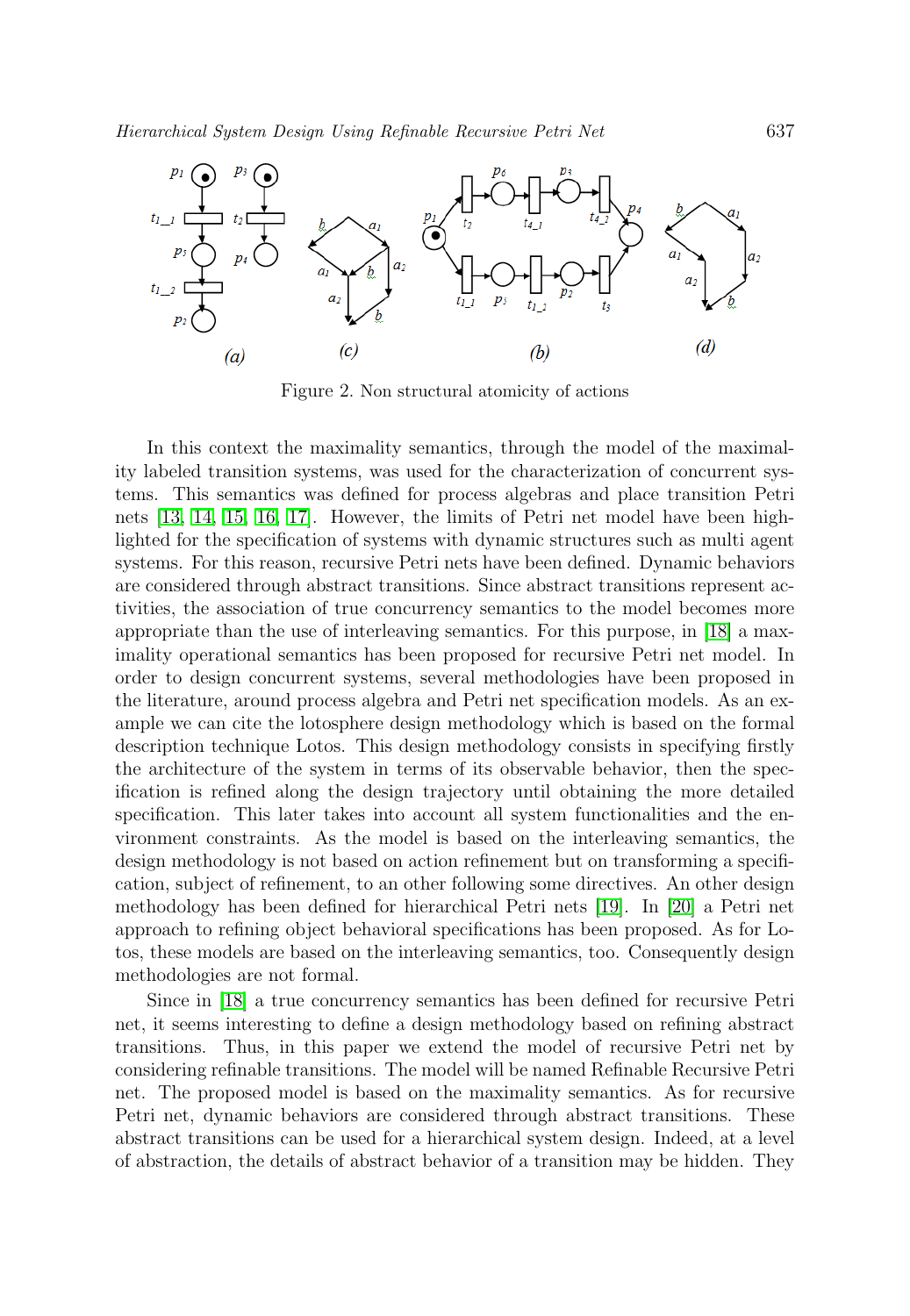will be exhibited in a further level of abstraction. In the first step, details of abstract transitions behaviors are undefined. These behaviors are gradually introduced along the design trajectory. In this manner, system components are integrated gradually; the initial specification is then the most abstract. This remark leads us to label abstract transitions, the behaviors of which are undefined, by the symbol ⊥. As an example, let us consider the systems of Figure [1](#page-1-0) where transitions  $t_1$  and  $t_4$ are abstract transitions, at this level the difference between the systems may not be seen. The labeled transition systems associated with the two Petri nets are given by Figures [3](#page-3-0) a) and [3](#page-3-0) b), respectively. To consider the details of refinement of abstract transitions, it is necessary to define relations on behaviors that consider the indefinite character of abstract transitions interstates. It is clear that two undefined transitions may become different after their refinement.



<span id="page-3-0"></span>Figure 3. Interleaving approach for recursive Petri nets



Figure 4. Refinement of abstract transitions

### 2 REFINABLE RECURSIVE PETRI NETS

A refinable recursive Petri net is a recursive Petri net on which all transitions are labeled by actions and abstract transitions may be labeled by  $\perp$  (the abstract transitions the behaviors of which are undefined).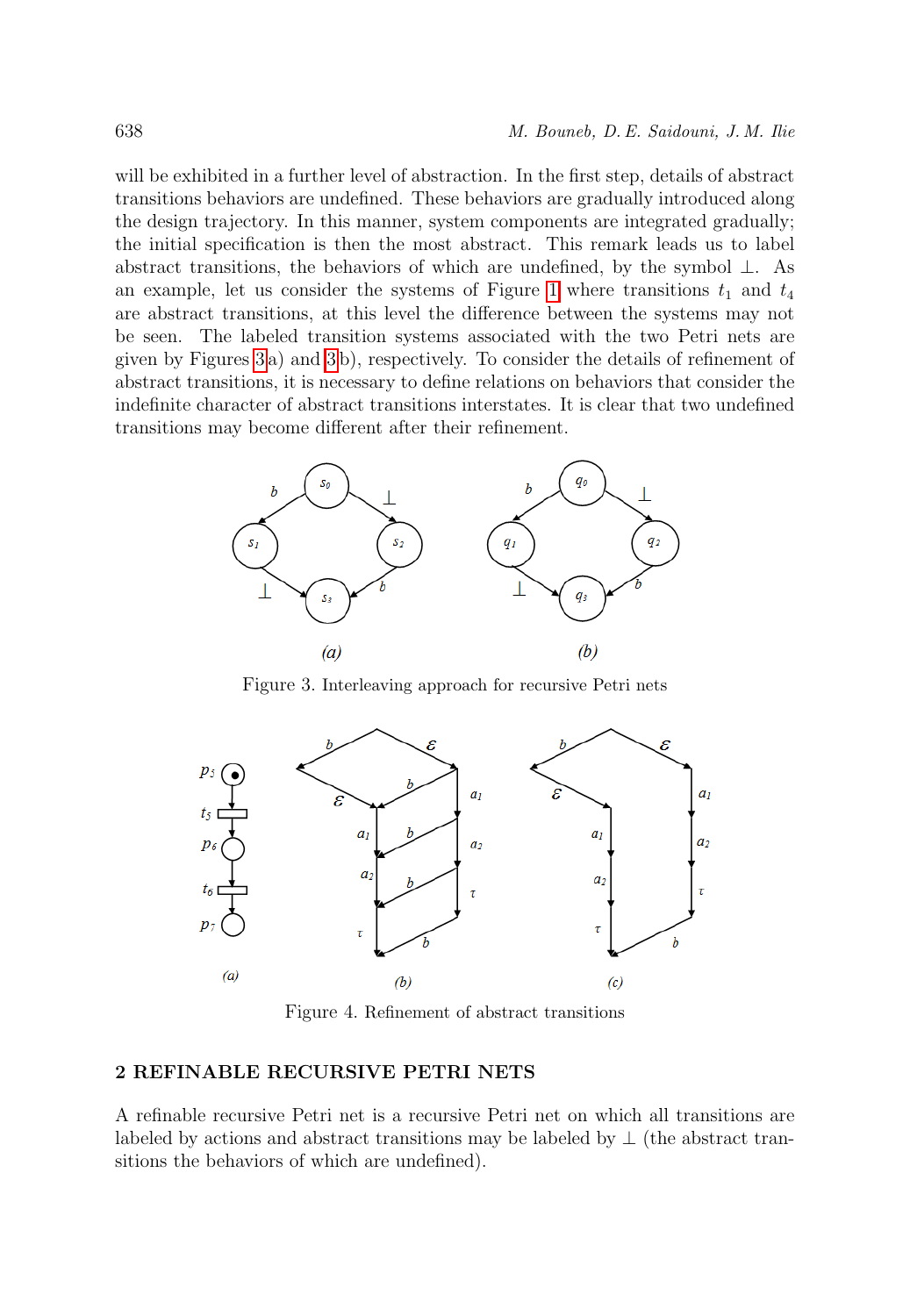### Formal Definitions

**Definition 1.** A refinable recursive Petri net is 9-uple  $R = (P, T, I, W^-, W^+, \Omega, \gamma, \mathcal{L})$  $K, \lambda$ ) such that:

- $P$  is a finite set of places.
- T is a finite set of transitions such that:  $T = T_{el} \cup T_{ab}$  and  $T_{el} \cap T_{ab} = \emptyset$ .  $T_{el}$ denotes elementary transitions and  $T_{ab}$  denotes the abstract transitions, knowing that:  $T_{ab} = T_{abd} \cup T_{abi}$  and  $T_{abd} \cap T_{abi} = \emptyset$ . The set of abstract transitions where behavior is defined are noted  $T_{abd}$  and the set of abstract transitions where behavior is indefinite are noted  $T_{abi}$ .
- $I = I_c \cup I_p$  is a finite set of indexes, indicates the cut steps and preemptions.  $I \subset \mathbb{N}$ .
- $W^- : P \times T \longrightarrow N$  is the matrix of precondition.
- $W^+$ :  $P \times [T_{el} \cup (T_{ab} \times I) \longrightarrow N]$  is the matrix of post-condition.
- $\Omega: T_{ab} \longrightarrow \mathbb{N}^P$  is a function which associates to each abstract transition an ordinary marking (starting marking).
- $\gamma$  is a family indexed by the set of termination  $I_c$ . Each set is specified as an effective representation of semi linear set of final markings (markings of termination on which the standard operations like union, intersection, projection and complementation, member test are applicable).
- $K: T_{el} \times T_{ab} \longrightarrow I_p$  is a partial function of control preemption.
- $\lambda: T \longrightarrow \mathbb{L} \cup {\{\perp\}}$  such that  $\perp$  is the undefined label.  $\lambda$  is the labeling function which associates to each transition an action name. L ranged over by  $a, b, \ldots$ In practice the transition label is the name of an action.

 $-\forall t \in T_{abd}, \lambda(t) \in \mathbb{L}.$  $- \forall t \in T_{abi}, \lambda(t) = \bot$ 

**Definition 2.** Let  $R_1 = (P_1, T_1, I_1, W_1^-, W_1^+, \Omega_1, \gamma_1, K_1, \lambda_1)$  and  $R_2 = (P_2, T_2, I_2,$  $W_2^-, W_2^+, \Omega_2, \gamma_2, K_2, \lambda_2$ ) be two refinable recursive Petri nets such that:

- $t \in T_{abd1}$  is an abstract transition, knowing that  $T_{abd1} \subset T_{ab1} \subset T_1$ .
- $I_{ct}$  is the indexes set of the cuts of transition t.
- $I_{pt}$  is the indexes set of preemption of transition t.
- $v \in \mathbb{N}^P$  is the start marking of transition t.
- $\gamma_t = {\gamma_i / i \in I_{ct}}$  is the termination set of transition t.

Then  $\rho(t, R_1, R_2, I_{ct}, I_{pt}, v, \gamma_t) = (P_3, T_3, I_3, W_3^-, W_3^+, \Omega_3, \gamma_3, K_3, \lambda_3)$  is the refinable recursive Petri net obtained after the refinement of t in  $R_1$  by  $R_2$ , such that:

•  $P_3 = P_1 \cup P_2$ .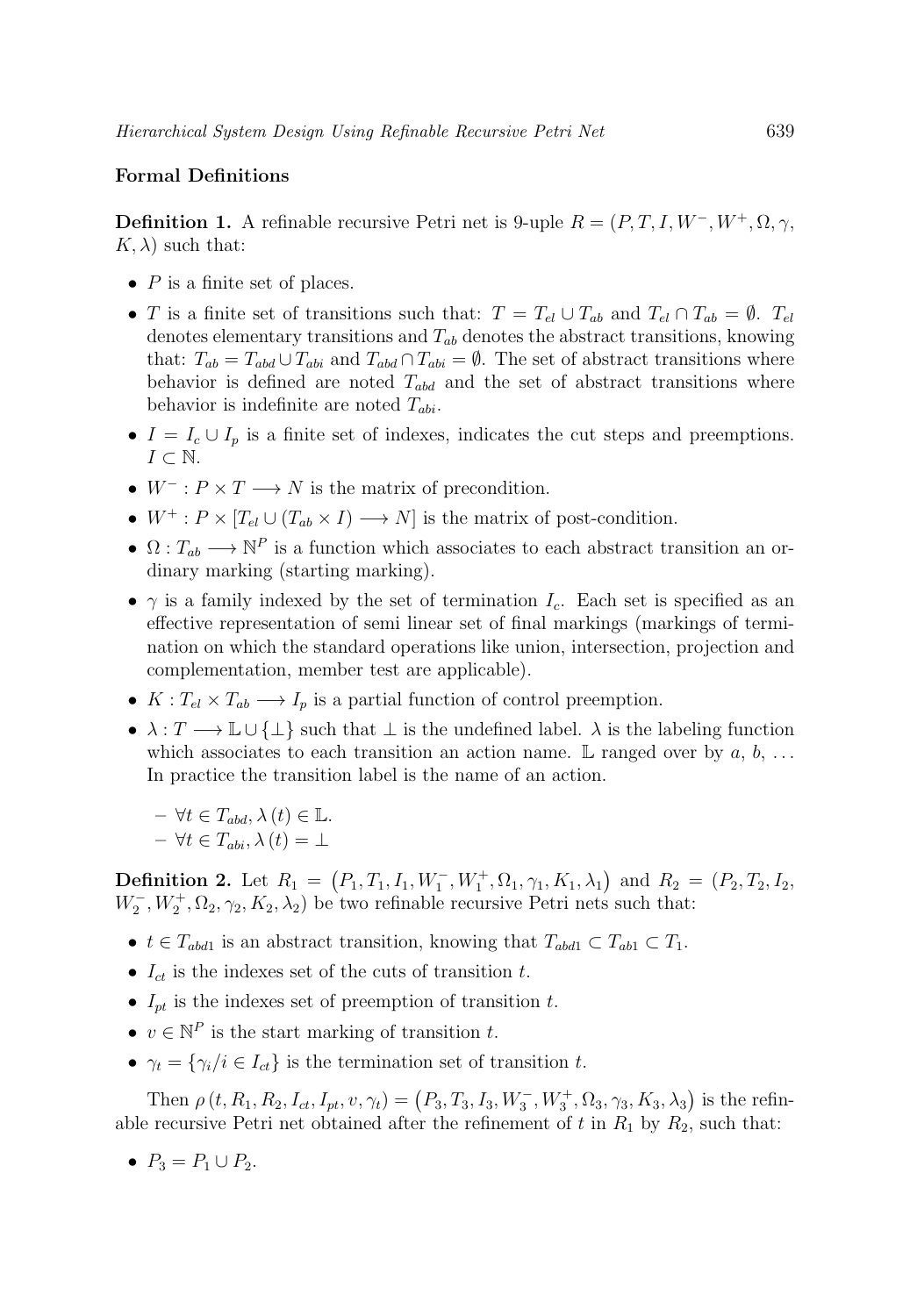•  $T_3 = T_{el3} \cup T_{ab3}$  such that:

$$
- T_{el3} = T_{el1} \cup T_{el2}.
$$
  
\n
$$
- T_{ab3} = T_{abd3} \cup T_{abi3} \text{ with:}
$$
  
\n
$$
* T_{abd3} = T'_{abd1} \cup T_{abd2} \text{ with } T'_{abd1} = T_{abd1} \cup \{t\}.
$$
  
\n
$$
* T_{abi3} = T'_{abi1} \cup T_{abi2} \text{ with } T'_{abi1} = T_{abi1} - \{t\}.
$$

•  $I_3 = I_{c3} \cup I_{p3}$  such that:

$$
- I_{c3} = I'_{c1} \cup I_{c2} \text{ with } I'_{c1} = I_{c1} \cup I_{ct}.
$$
  

$$
- I_{p3} = I'_{p1} \cup I_{pt}.
$$

•  $W_3^-: P_3 \times T_3 \longrightarrow \mathbb{N}$  such that  $t' \in T_3$ :

$$
W_3^-(p',t') = \begin{cases} W_1^-(p',t'), & \text{if } p' \in P_1, t' \in T_1, \\ W_2^-(p',t'), & \text{if } p' \in P_2, t' \in T_2. \end{cases}
$$

•  $W_3^+$ :  $P_3 \times [T_{el3} \cup (T_{abd3} \times I_3) \cup T_{abi3}] \longrightarrow \mathbb{N}$  such that:  $\forall t' \in T_3$ :

$$
W_3^+(p',t',i') = \begin{cases} W_1^+(p',t',i') \,, & \text{if } p' \in P_1, t' \in T_1, \\ W_2^+(p',t',i') \,, & \text{if } p' \in P_2, t' \in T_2. \end{cases}
$$

•  $\Omega_3: T_{abd3} \longrightarrow \mathbb{N}^P$  such that  $\forall t' \in T_{abd3}$ :

$$
\Omega_3(t') = \begin{cases} \Omega_1(t'), & \text{if } t' \in T_{abd1}, \\ \Omega_2(t'), & \text{if } t' \in T_{abd2}, \\ v, & \text{if } t' = t. \end{cases}
$$

- $\gamma_3 = \gamma_1' \cup \gamma_2$  such that:  $\gamma_1' = \gamma_1 \cup \gamma_t$ .
- $K_3: T_{el3} \times T_{abd3} \longrightarrow I_{p3}$  such that:  $\forall t_1 \in T_{el3}, t_2 \in T_{abd3}$ :

$$
K_3(t_1, t_2) = \begin{cases} K_1(t_1, t_2), & \text{if } t_1 \in T_{el1} \text{ and } t_2 \in T_{abd1}, \\ K_2(t_1, t_2) & \text{if } t_1 \in T_{el2} \text{ and } t_2 \in T_{abd2}, \\ i, & \text{such that } i \in (\mathbb{N} - (I_1 \cup I_2)). \end{cases}
$$

•  $\lambda_3: T_3 \longrightarrow \mathbb{L} \cup {\{\perp\}}$ : such that  $\forall t' \in T_3$ :

$$
\lambda_3(t') = \begin{cases} \lambda_1(t'), & \text{if } t' \in T'_{abi1} \cup T'_{abd1}, \\ \lambda_2(t'), & \text{if } t' \in T_2, \\ a, & \text{otherwise with } a \in \mathbb{L}. \end{cases}
$$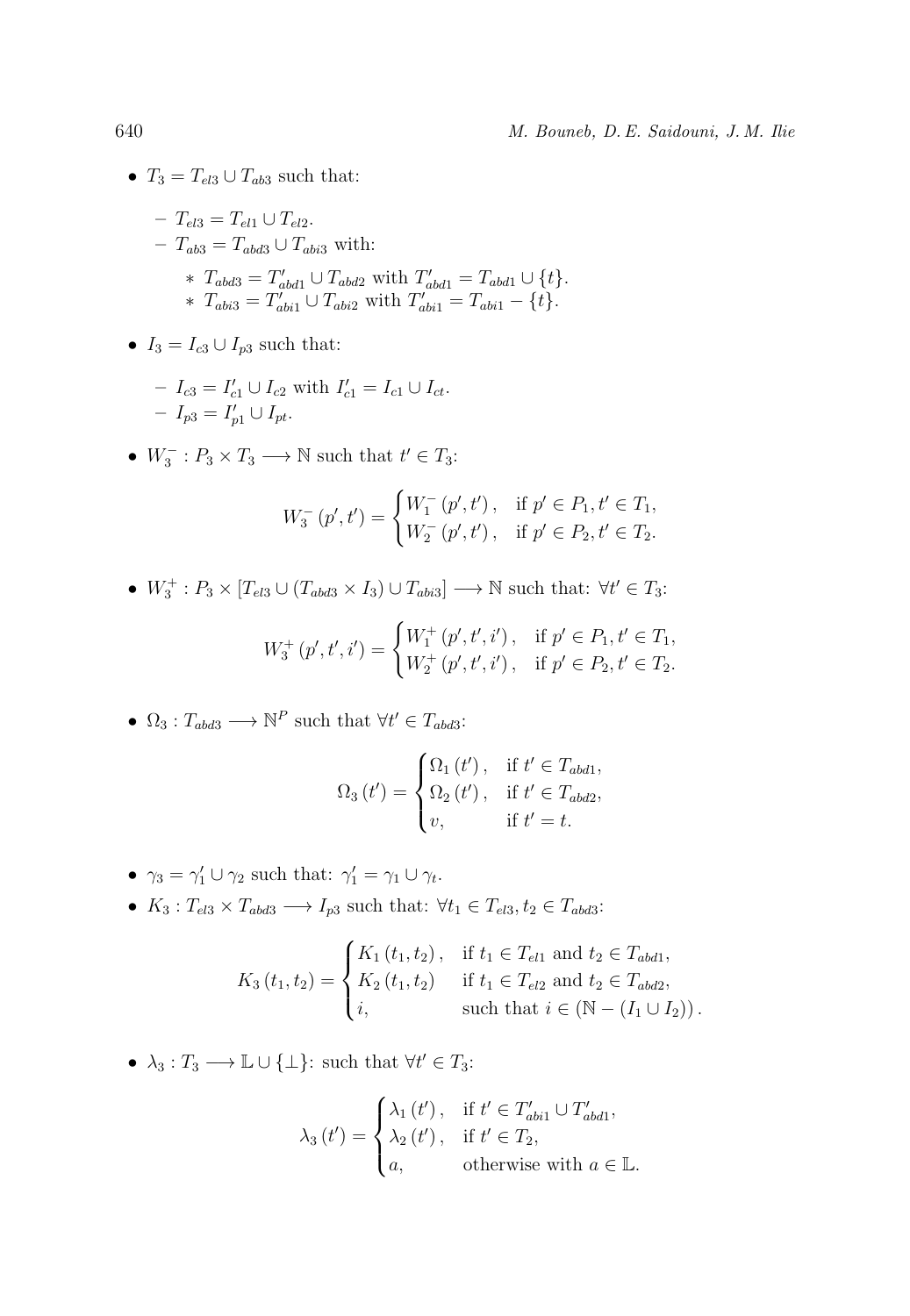# 3 MAXIMALITY-BASED LABELED TRANSITION SYSTEMS

A maximality-based labeled transitions system is a graph labeled on both states and transitions. Each state is labeled by a set of event names. Each event name identifies the start of execution of an action which occured before this state. This action is said to be potentially under execution in this state. A transition between two states  $s_i$  and  $s_j$  is labeled by a 3-uple  $(G, a, x)$  (noted  $_G a_x$ ) where x is the event name identifying the start of execution of the action  $a$  and  $G$  identifies the set of event names representing the causes of the action a. Elements of G belong to state  $s_i$ . Occurence of this transition terminates actions identified by  $G$ , thus, the set of event names corresponding to state  $s_j$  is that of  $s_i$  from which the set G is substructed and the event name  $x$  is added. The formal definition of a maximality-based labeled transition system is given in Definition [3.](#page-6-0)

### Formal Definitions

<span id="page-6-0"></span>**Definition 3.** Let  $\mathcal{H}$  be a countable set of event names.  $2^{\mathcal{H}}$  denotes the set of part-set of  $\mathcal{H}$ .

A maximality-based labeled transitions system of support H is a fivefold  $(\eta, \varphi, \mu, \varphi)$  $\xi, \theta$ ) with:  $\eta = \langle S, TR, \alpha, \beta, S_0 \rangle$  is a system of transitions such that:

- S is the set of states in which the system may be found, this set can be finite or infinite.
- $TR$  is the set of transitions indicating the change of states which the system can do; this set can be finite or infinite.
- $\alpha$  and  $\beta$  are two applications of TR in S such that for any transition  $tr \in TR$ we have:  $\alpha (tr)$  is the origin of the transition tr and  $\beta (tr)$  its goal.
- $S_0$  is the initial state of the transition system  $\eta$ .
- $(\eta, \varphi)$  is a system of transitions labeled by the function  $\varphi$  on an alphabet  $\mathbb{L}$ , called support of  $(\eta, \varphi)$ .  $(\varphi : TR \longrightarrow \mathbb{L})$  such that  $\mathbb{L}$  ranged over by  $a, b, \dots$  In practice a transition label is a name of an action.
- $\theta: S \longrightarrow 2^{\mathcal{H}}$  is a function which associates to each state a finite set of maximal event names. With the assumption that  $\theta(S_0) = \emptyset$ .
- $\mu : TR \longrightarrow 2^{\mathcal{H}}$  is a function which associates to each transition a finite set of event names corresponding to the actions which began their execution and their terminations cause the execution of this transition.
- $\xi : TR \longrightarrow H$  is a function which associates to each transition the event name identifying its occurrence.

With the condition that for each transition  $tr \in TR$   $\mu (tr) \subseteq \theta (\alpha (tr)), \xi (tr) \notin$  $\theta(\alpha(tr)) - \mu(tr)$  and  $\theta(\beta(tr)) = (\theta(\alpha(tr)) - \mu(tr)) \cup {\xi(tr)}.$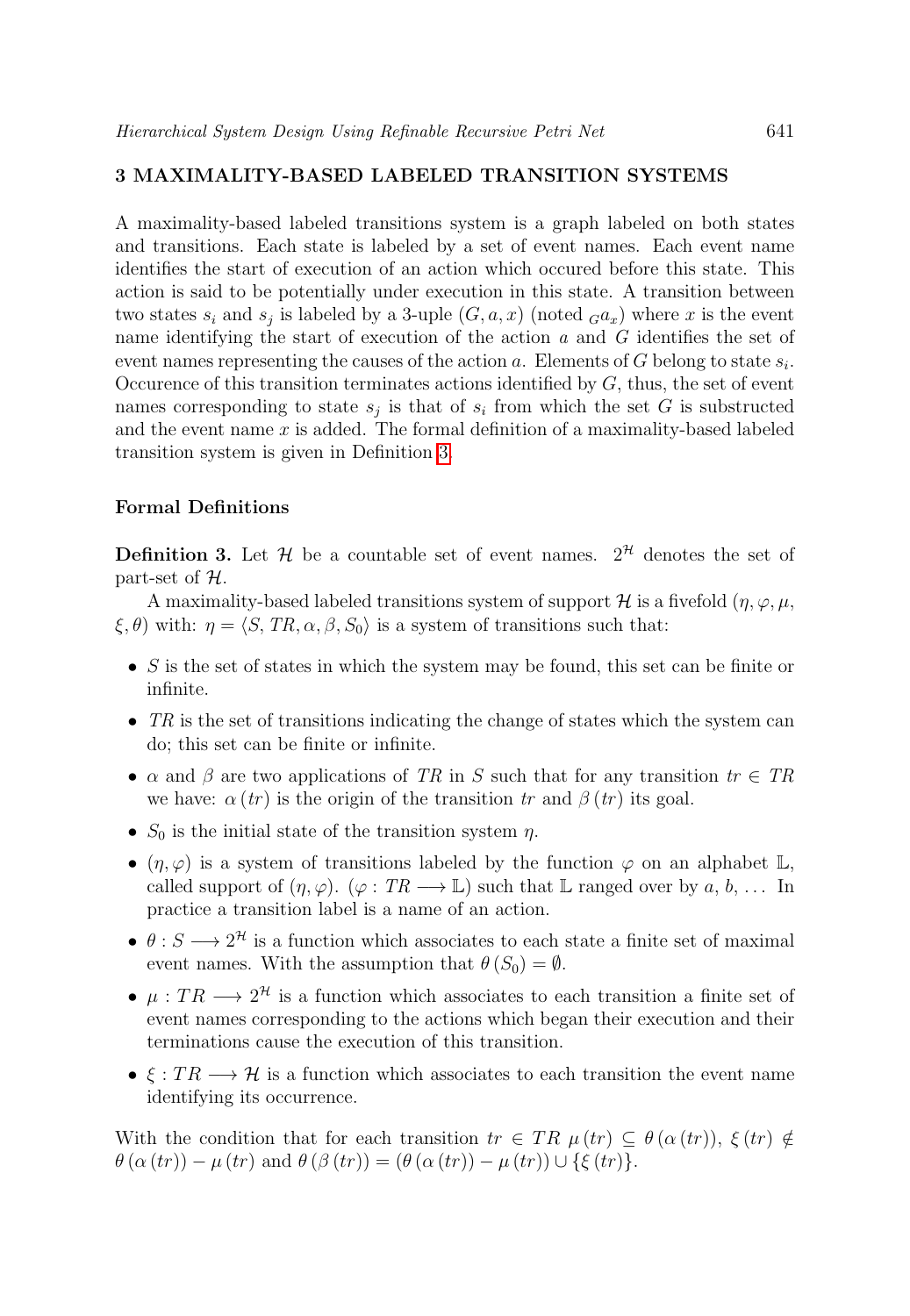Notation 1. Let  $mlts = (\eta, \varphi, \mu, \xi, \theta)$  be a maximality-based labeled transitions system such that  $\eta = \langle S, TR, \alpha, \beta, S_0 \rangle$ . tr  $\in TR$  is a transition such that  $\alpha (tr) = s$ ,  $\beta (tr) = s'$ ,  $\varphi (tr) = a$ ,  $\mu (tr) = E$  and  $\xi (tr) = x$ . The transition tr will be noted  $s \stackrel{E} {\longrightarrow} s'.$ 

**Definition 4.** Let  $mlts_1 = (\eta_1, \varphi_1, \mu_1, \xi_1, \theta_1)$  and  $mlts_2 = (\eta_2, \varphi_2, \mu_2, \xi_2, \theta_2)$  be two maximality labeled transition systems with:  $\eta_1 = (S_1, TR_1, \alpha_1, \beta_1, s_{01})$  and  $\eta_2 =$  $(S_2, TR_2, \alpha_2, \beta_2, s_{02})$ . mlts<sub>1</sub> and mlts<sub>2</sub> are isomorphic if there exists a bijection  $h: S_1 \longrightarrow S_2$  such that:  $\forall s, s' \in S_1/s = \alpha_1 (tr)$  and  $s' = \beta_1 (tr)$  then:  $tr \in TR_1 \Longleftrightarrow$  $tr' \in TR_2$  with:

- $\alpha_2(tr') = h(s)$  and  $\beta_2(t) = h(s')$ .
- $\theta_1(s) = \theta_2(h(s))$  and  $\theta_1(s') = \theta_2(h(s'))$ .
- $\varphi_1(tr) = \varphi_2(tr')$ .
- $\mu_1(tr) = \mu_2(tr')$ .
- $\xi_1(tr) = \xi_2(tr')$ .

**Definition 5.** An abstract maximality labeled transition system amilts =  $(\eta, \varphi, \mu, \xi)$ ,  $\theta$ ) is a MLTS labeled by function  $\varphi$  on the alphabet  $\mathbb{L}\cup\{\perp\}$ .  $\varphi:TR\longrightarrow \mathbb{L}\cup\{\perp\}/\perp$ denotes an undefined labeling.

**Definition 6.** An abstract maximality labeled transition system amilles =  $\eta$ ,  $\varphi$ ,  $\mu$ ,  $\xi$ , θ) is said ⊥-free if and only if  $\forall tr \in TR : \varphi(tr) \neq \bot$ . A ⊥-free abstract maximality labeled transition system is a maximality labeled transition system.

Definition 7. The isomorphism on maximality labeled transition systems is extended to abstract maximality labeled transition system by extending the function  $\varphi$  to  $\mathbb{L} \cup \{\perp\}.$ 

# 4 MAXIMALITY SEMANTICS FOR PETRI NET

In this section we recall the maximality approach of place transition Petri nets, proposed in [\[14,](#page-19-12) [16\]](#page-20-0). We introduce through simple example useful notations and functions for the definition of marking graph associated to a Petri net in a maximalitybased approach.

Consider the example of the marked Petri net of Figure [5.](#page-8-0) With the launch of the transition  $t_1$ , it is clear that the firings of transitions  $t_2$  and  $t_3$  are conditioned by the end of the action related to  $t_1$ . To capture this causal dependence between firings of transitions, we consider that tokens produced by the firing of the transition  $t_1$ are bound to this transition, namely the token in place  $p_2$  and the token in place  $p_3$ (Figure [6](#page-8-1)b)). We can see that, in the initial state, the token in  $p_1$  is not bound to any transition; this token is called free in this state, then the marked Petri net of Figure [6](#page-8-1) a). In the case when  $t_2$  would be fired, it could be argued that the action associated with the firing of  $t_1$  has finished its execution. As a result, the token in  $p_3$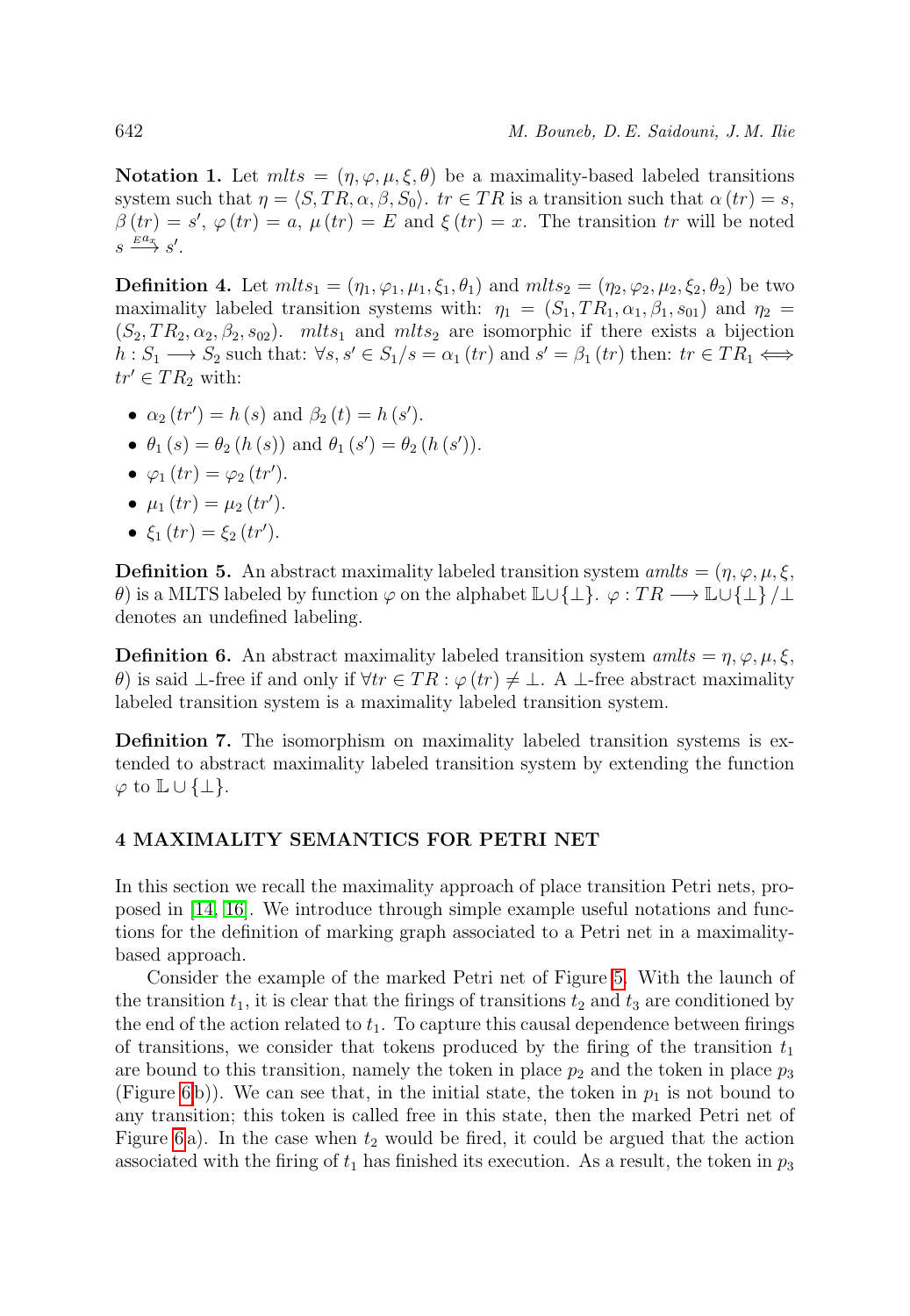

<span id="page-8-0"></span>Figure 5. Marked Petri net

will become free. Resulting marking after the firing of the transition  $t_2$  is given in Figure [6](#page-8-1) c).



<span id="page-8-1"></span>Figure 6. Free and bound tokens in a marking

To distinguish between free and bound tokens in a place, we can imagine that a place is composed of two separated parts. The left part contains free tokens while the right one will contain bound tokens. In a place, the number of free tokens will be denoted by  $FT$ , while bound tokens set will be noted  $BT$ . So each place is marked by  $(\mathcal{FT}, \mathcal{BT})$ . Hence, we obtain the succession of markings of Figure [6.](#page-8-1) Each bound token identifies an action that is eventually being executed (this token corresponds to a maximal event). Also each transition of marking graph corresponds to the start of execution of an action which is identified by an event name. Since a weight of an edge linking a transition to a place may be grater than one, a firing transition may produce more than one bound token, the bound token is identified by a tuple  $(n, t, x)$  where n is a number of instance of a bound token, t is a firing transition producing this bound token and  $x$  is an event name identifying the transition firing in time. Note that the firing condition of a transition is only conditioned by the number of free and bound tokens in places.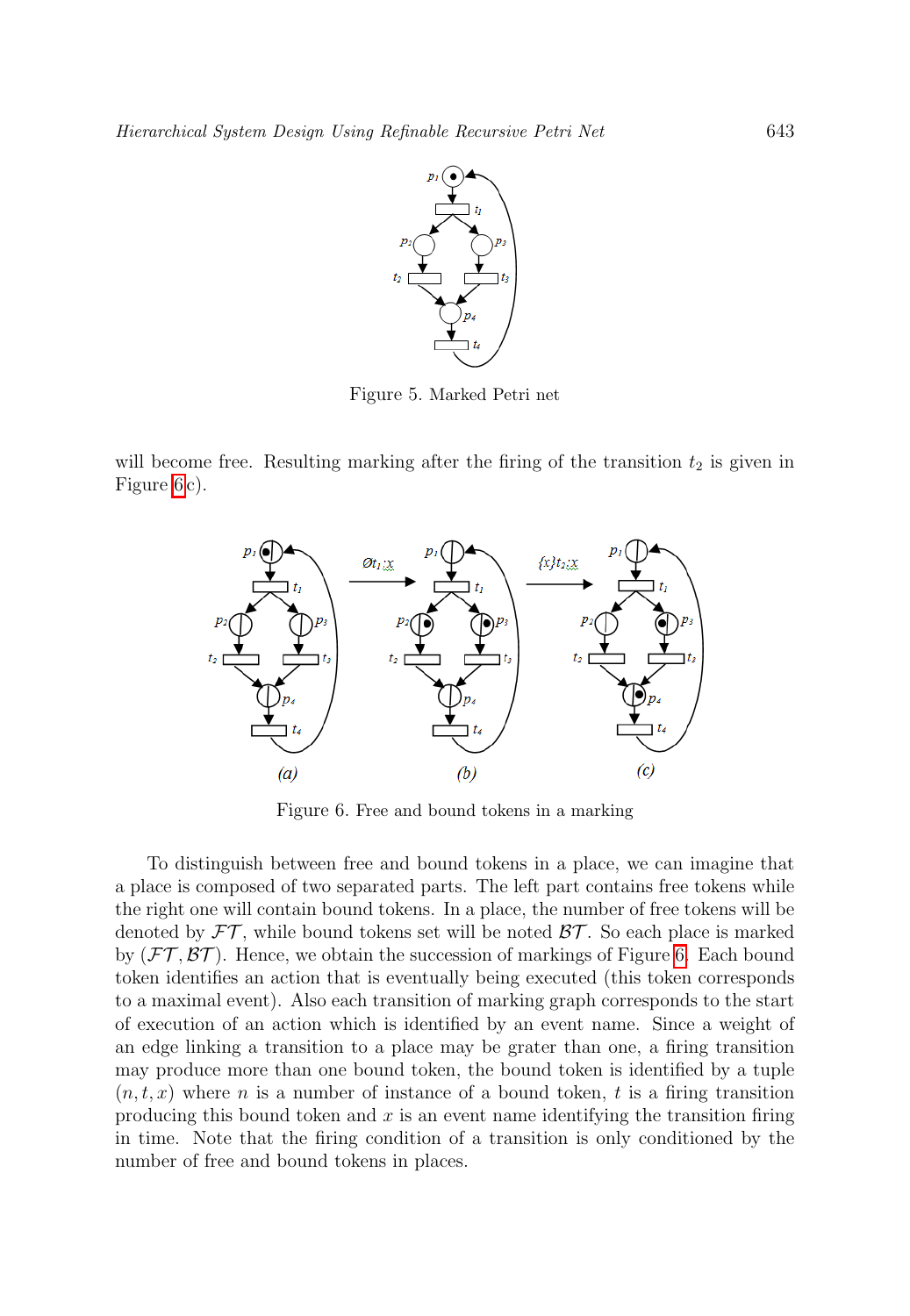#### Preliminary Definitions

A Petri net is a tuple  $(P, T, W)$  where:

- $P$  : is a finite set of places.
- T : is a finite set of transition such that  $P \cap T = \emptyset$ .
- $W : (P \times T) \cup (T \times P) \longrightarrow \mathbb{N}$  is the weight function.

Let  $(P, T, W)$  be a Petri net with a marking M:

- The set of maximal event names in  $M$  is the set of all event names identifying bound tokens in the marking M. Formally, the function  $\delta$  will be used to calculate this set, it can be defined as:  $\delta : M \longrightarrow PR(H)$ .  $\delta(M) =$  $\bigcup_{p\in P}\{x_1, x_2, \ldots, x_m\}$  such that  $M(p) = (\mathcal{FT}, \mathcal{BT})$  with:  $\mathcal{BT} = \{(n_1, t_1, x_1), \ldots,$  $(n_m, t_m, x_m)$ .
- Let  $X \subset \mathcal{H}$  be a finite set of event names. The operation of transforming bound tokens defined by  $X$  to free tokens in the marking  $M$  is defined by the inductive function makefree as follows:
	- $makefree (\{x_1, x_2, \ldots, x_n\}, M) = makefree(\{x_2, \ldots, x_n\}, makefree(\{x_1\},\$  $M$ )
	- makefree  $(\lbrace x \rbrace, M) = M'$  such that for all  $p \in P$ , if  $M(p) = (\mathcal{FT}, \mathcal{BT})$  then:
		- **∗** If there is  $(n, t, x) \in \mathcal{BT}$  then  $M'(p) = (\mathcal{FT} + n, \mathcal{BT} \{(n, t, x)\})$  (conversion of  $n$  bound tokens identified by the event name  $x$  to free tokens). \* Otherwise,  $M'(p) = M(p)$ .
- $|M(p)| = \mathcal{FT} + \sum_{i=1}^{m} n_i$  such that  $M(p) = (\mathcal{FT}, \mathcal{BT})$  with  $\mathcal{BT} = \{(n_1, t_1, x_1),$  $\ldots$ ,  $(n_m, t_m, x_m)$ .
- Let t be a transition of T; t is said to be enabled by the marking M iff  $|M(p)| >$  $W(p, t)$  for all  $p \in P$ . The set of all transitions enabled by the marking M will be noted *enabled* $(M)$ .
- The marking M is said minimal for the firing of the transition t iff  $|M(p)| =$  $W(p, t)$  for all  $p \in P$ .
- Let  $M_1$  and  $M_2$  be two markings of the Petri net  $(P, T, W)$ .  $M_1 \subseteq M_2$  iff  $\forall p \in P$ , if  $M_1(p) = (\mathcal{FT}_1, \mathcal{BT}_1)$  and  $M_2(p) = (\mathcal{FT}_2, \mathcal{BT}_2)$  then  $\mathcal{FT}_1 \geq \mathcal{FT}_2$ and  $\mathcal{BT}_1 \subseteq \mathcal{BT}_2$  such that the relation  $\subseteq$  is extended to bound tokens sets as follows:  $\mathcal{BT}_1 \subseteq \mathcal{BT}_2$  iff  $\forall (n_1, t, x) \in \mathcal{BT}_1, \exists (n_2, t, x) \in \mathcal{BT}_2$  such that  $n_1 \leq n_2$ .
- Let  $M_1$  and  $M_2$  be two markings of the Petri net  $(P, T, W)$  such that  $M_1 \subseteq M_2$ . The difference  $M_2-M_1$  is a marking  $M_3 (M_2 - M_1 = M_3)$  such that for all  $p \in P$ , if  $M_1(p) = (\mathcal{FT}_1, \mathcal{BT}_1)$  and  $M_2(p) = (\mathcal{FT}_2, \mathcal{BT}_2)$  then  $M_3(p) = (\mathcal{FT}_3, \mathcal{BT}_3)$ with  $FT_3 = FT_2 - FT_1$  and  $\forall (n_1, t, x) \in BT_1$ ,  $(n_2, t, x) \in BT_2$ , if  $n_1 \neq n_2$ then  $(n_2 - n_1, t, x) \in \mathcal{BT}_3$ .
- get :  $2^{\mathcal{H}} \longrightarrow \mathcal{H}/$  for any  $elt \in 2^{\mathcal{H}}, get$  (elt)  $\in$  elt is the function which associates to any transition an events name.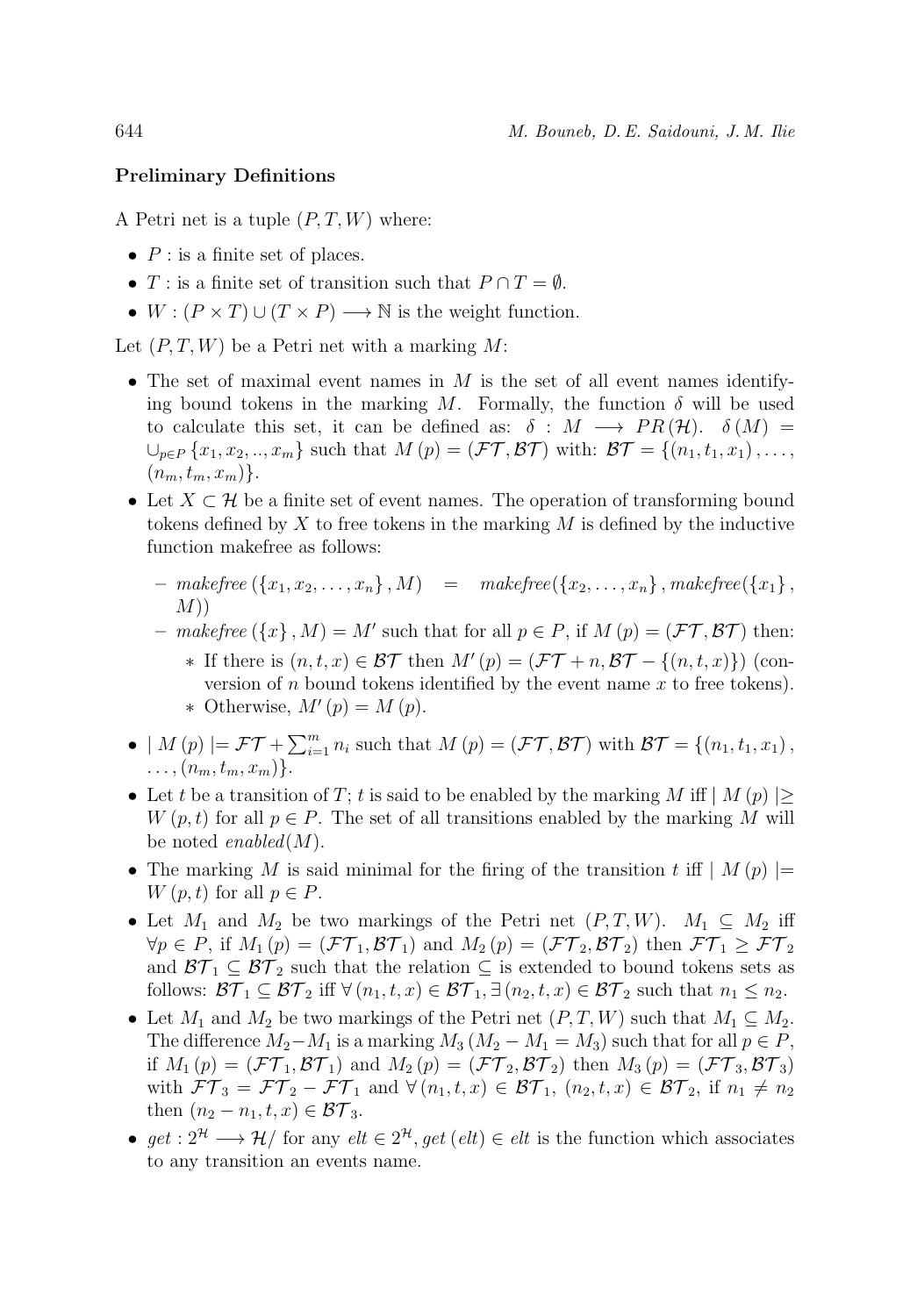- Given a marking M, a transition t and an event name  $x \notin \delta(M)$ , occur  $(t, x, M)$ = M' such that for all  $p \in P$ , if  $M(p) = (\mathcal{FT}, \mathcal{BT})$  then  $M'(p) = (\mathcal{FT}, \mathcal{BT}')$ with  $\mathcal{BT}' = \mathcal{BT} \cup \{W(t,p), t, x\}$  if  $W(t,p) \neq 0$  and  $\mathcal{BT}' = \mathcal{BT}$ , otherwise. Hence,  $M'$  is the resulting marking obtained by the addition of bound tokens related to the firing of transition  $t$  to the marking  $M$ .
- $\lambda : T \longrightarrow \mathbb{L}$  is a function which associates to any transition an action name, such that  $\mathbb L$  ranged over by  $a, b, \ldots$ . In practice a transition label is a name of an action.

# 5 MAXIMALITY SEMANTICS FOR REFINABLE RECURSIVE PETRI NETS

All definitions remain valid for refinable recursive Petri net. Other notations and functions will be given for the definition of the operational maximality semantics. The proposed approach and the interest of hierarchical design are illustrated through simple examples. Since abstract transitions behaviors are introduced gradually, conflict, sequencing and parallelism relations linking an abstract transition to other transitions are extended to transitions of refinement Petri nets.



<span id="page-10-0"></span>Figure 7. Start and end of undefined abstract transition

Consider the refinable recursive Petri net of Figure [7](#page-10-0) a) in which  $t_2$  is an abstract transition with an undefined behavior. The firing of this transition is caused by the end of the execution of the action associated to the transition  $t_1$ . Since the behavior of this transition is undefined, it will be fired as an elementary transition labeled by ⊥. For this fact the generation of the marking graph for this net consists in the generation of the marking graph for classical Petri nets. Note that the event  $x$ identifies the beginning of the execution of an undefined process  $\perp$ .

Consider now the behavior of the process associated to the transition  $t_2$  is modeled by the Petri net of Figure [8](#page-11-0) a). The firing of this abstract transition starts the execution of its associated thread. The ordinary marking defined by the semilinear set will be prolonged to the marking of the instance of the Petri net son, this is interpreted by the addition of a token in the place  $p_5$ . The passing from the Petri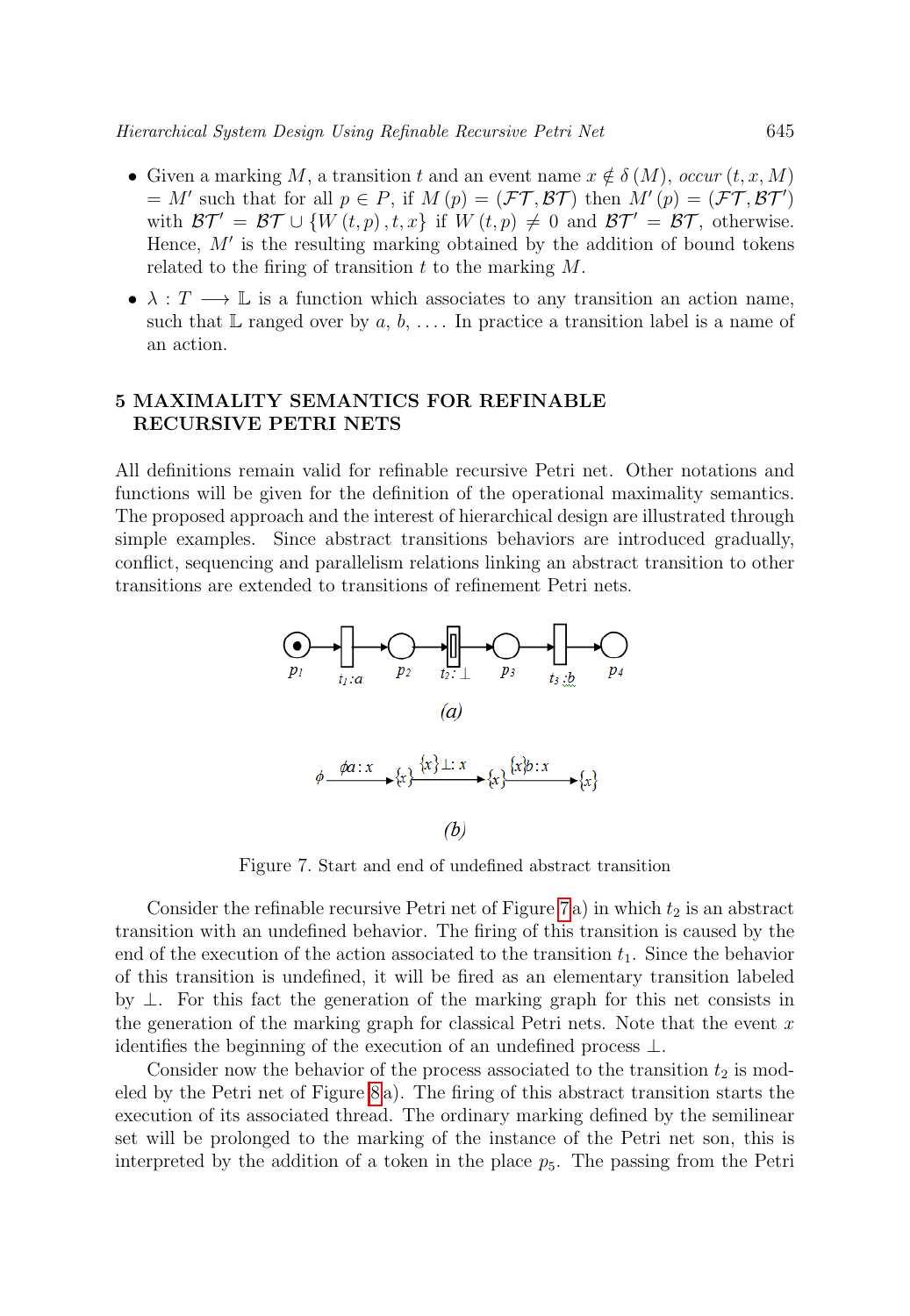

<span id="page-11-0"></span>Figure 8. Refinement of the abstract transition  $t_2$ 

net father to the Petri net son is made through the firing of a virtual transition called admitted. The firing of the transition admitted is causally dependent on the action a, the start of execution of the action  $admitted(b)$  is identified by the event x. This firing is similar to the firing of an elementary transition, it is followed by the deposition of a token related to this action in the right part of the place  $p_5$ .

After the generation of a linked token in the place  $p_5$ , any transition that can be fired from this thread will be immediately executed. But it is necessary to take into account the satisfaction of the predicate of termination $\gamma_1 = \{ | M(p_8) | \geq 1 \}.$  This condition will be satisfied, when the transition  $t_6$  or exclusively the transition  $t_7$ deposits at least a token in the right part of the place  $p_8$ . When this predicate becomes true, a transition called finished will be fired, it makes the return to the father thread, indeed this transition represents the cut step of the son thread  $\tau$ . Generally, a transition finished is regarded as an elementary transition. Its firing causes the emersion of the tokens defined by the post condition of the abstract transition in the right part of all places which belong to the post set of this one. Just after the end of the execution of abstract transition, the firing of the transition  $t_3$  can happen. Figure [8](#page-11-0) b) represents the maximality labeled transitions system generated from this Petri net. Note that the event x identifies the action  $\mathit{admitted}(b)$  as well as the start of the execution of the thread itself, thus it can be re-used within this thread. Once the thread is finished, this event name can be re-used in the father thread.

#### 5.1 Comparison of Abstract MLTS

**Definition 8.** Let  $sys_1$  and  $sys_2$  be two systems such that:  $[|sys_1|]_{\{mlts\}}$  is not ⊥free and  $[|$   $sys_2|]_{\{mlts\}}$  is not ⊥-free. If  $[|$   $sys_1|]_{\{mlts\}}$  and  $[|$   $sys_2|]_{\{mlts\}}$  are abstractly isomorphs  $\Rightarrow$   $\left[\right]$   $\rho(sys_1)$   $\left[\right]$ <sub>{mlts}</sub> and  $\left[\right]$   $\rho(sys_2)$   $\left[\right]$ <sub>{mlts}</sub> are abstractly isomorphs such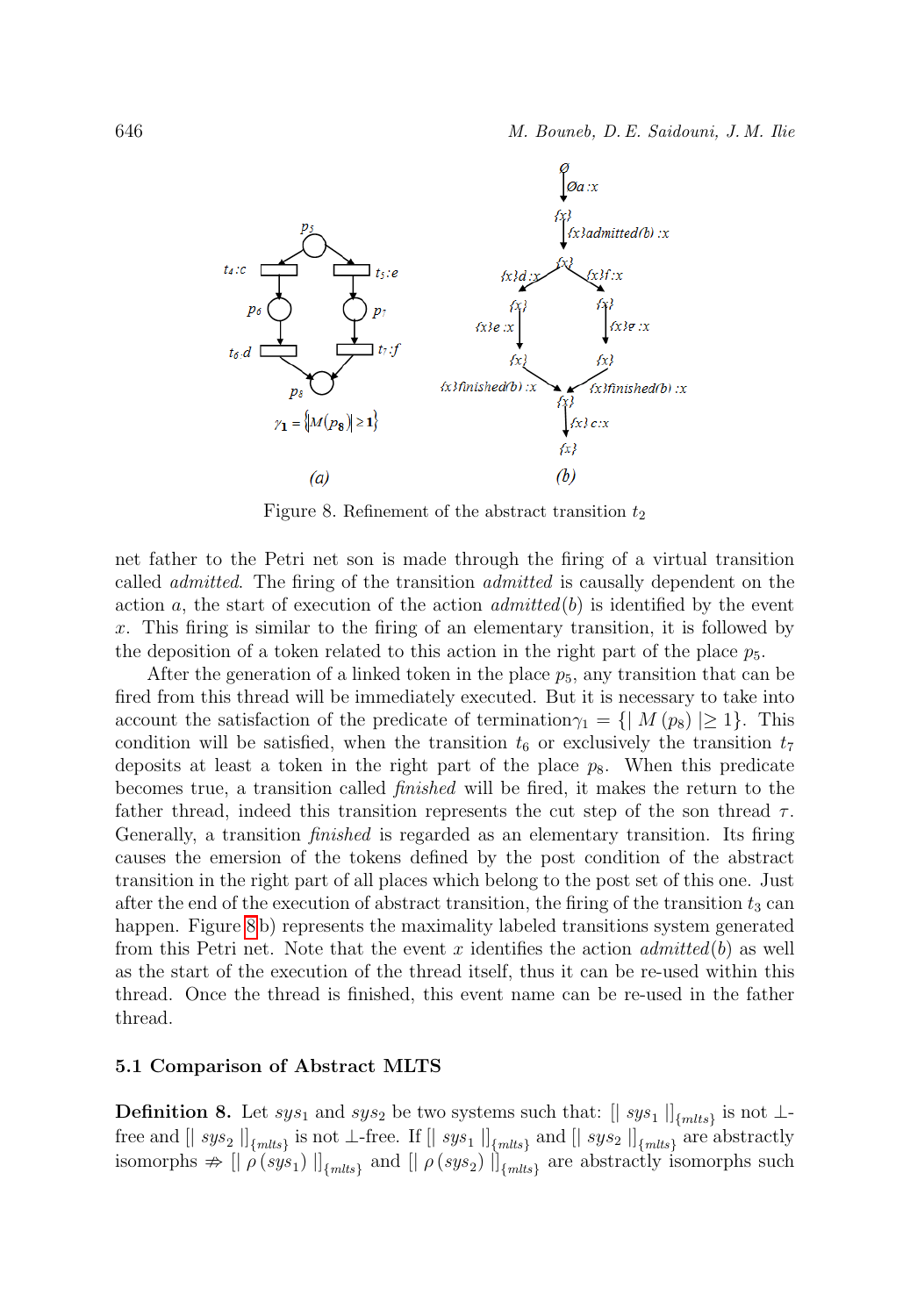as:  $\rho$  is the process of refinement of an abstract transition  $[||]$ <sub>{mlts}</sub> is the process which interprets a Petri net to an abstract maximality labeled transition system.

A proposition of equality is said decidable if we can demonstrate this proposition or prove its negation. By definition two systems are equal if they have the same semantics representation. In the example of Figure [9,](#page-12-0) the two Petri nets seem that describe the same system, their amlts are abstractly isomorph (Figure  $9c$ ). But this does not mean that their refined systems stay equal.



<span id="page-12-0"></span>Figure 9. Comparison of two recursive Petri nets

$$
\begin{array}{ccc}\n & \text{D} & & \text{D} \\
\hline\n & & & \\
\text{D} & & & \\
\text{E} & & & \\
\text{E} & & & \\
\text{E} & & & \\
\text{E} & & & \\
\text{E} & & & \\
\text{E} & & & \\
\text{E} & & & \\
\text{E} & & & \\
\text{E} & & & \\
\text{E} & & & \\
\text{E} & & & \\
\text{E} & & & \\
\text{E} & & & \\
\text{E} & & & \\
\text{E} & & & \\
\text{E} & & & \\
\text{E} & & & \\
\text{E} & & & \\
\text{E} & & & \\
\text{E} & & & \\
\text{E} & & & \\
\text{E} & & & \\
\text{E} & & & \\
\text{E} & & & \\
\text{E} & & & \\
\text{E} & & & \\
\text{E} & & & \\
\text{E} & & & \\
\text{E} & & & \\
\text{E} & & & \\
\text{E} & & & \\
\text{E} & & & \\
\text{E} & & & \\
\text{E} & & & \\
\text{E} & & & \\
\text{E} & & & \\
\text{E} & & & \\
\text{E} & & & \\
\text{E} & & & \\
\text{E} & & & \\
\text{E} & & & \\
\text{E} & & & \\
\text{E} & & & \\
\text{E} & & & \\
\text{E} & & & \\
\text{E} & & & \\
\text{E} & & &
$$

<span id="page-12-1"></span>Figure 10. Case of equality after refinement

When we refine the two occurrences of the abstract transitions  $t_1$  in  $sys_1$ ,  $t_1$ in  $sys_2$  by the Petri net of Figure [10](#page-12-1) a), we get two abstract isomorph maximality labeled transition systems given by the Figure [10](#page-12-1) b). In this case, both systems are equal. However, if we refine the transition  $t_1$  in  $sys_1$  by the Petri net of Figure [11](#page-13-0) a) and we refine the transition  $t_1$  in  $sys_2$  by the Petri net of Figure [11](#page-13-0) b), we get two maximality labeled transition systems, which are not isomorphs at this level.

### 5.2 Maximality Operational Semantics for Refinable Recursive Petri Nets

# Preliminary Definitions

- $THR$ : is the set of all threads.
- We call thread any configuration of the form:  $(TH_i,(M_i)_{ref(T_i)}^{N_i})$  such that:
	- $M_i$  is the father marking.
	- $TH_i$  is the set of the son threads where each thread is identified by a event name.
	- $-ref(T<sub>i</sub>)$  is the Petri net corresponding to this thread, it describes the behavior of abstract transition  $T_i$ .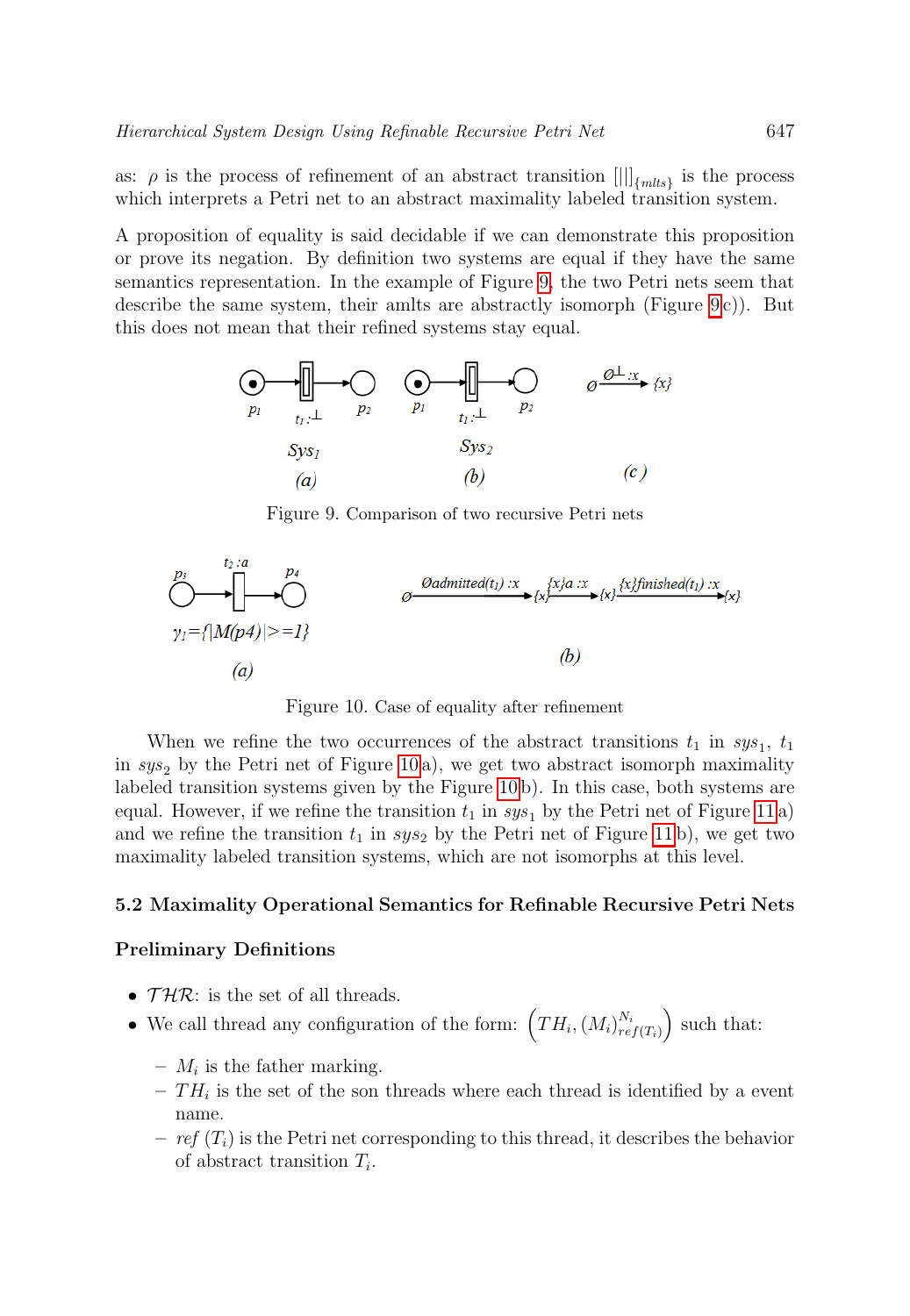

<span id="page-13-0"></span>Figure 11. Case of inequality after refinement

- $N_i$  is the event's name which identifies this thread.
- The initial configuration noted  $(\emptyset, (M_0)_R^{x_0})$  is built from an initial marking  $M_0$  of the principal Petri net R.
- Let the labeled refinable recursive Petri net  $R = (P, T, I, W^-, W^+, \Omega, \gamma, K, \lambda)$ provided with a marking M:
	- $\psi : \mathcal{T} \mathcal{H} \mathcal{R} \to 2^{\mathcal{H}}$ . The function which determines the events names in a thread is recursively defined by:

\* 
$$
\psi\left(\emptyset, (M)^{N}_{R}\right) = \delta(M).
$$
  
\n\*  $\psi\left(TH, (M)^{N}_{R}\right) = (\cup_{i=1}^{n} \psi\left(th_{i}\right)) \cup \delta\left(M\right)$  with  $TH = \{th_{1}, th_{2}, ..., th_{n}\}.$   
\n $-\forall\left(TH, (M)^{N}_{R}\right) \in THR.$   $X \subset H$  is a finished set of events names.  
\n $clean\left(X, \left(TM, (M)^{N}_{R}\right)\right)$  is recursively defined by:  
\n\*  $clean\left(X, \left(\emptyset, (M)^{N}_{R}\right)\right) = \left(\emptyset, (makefree\left(X, M)\right)^{N}_{R}\right).$   
\n\*  $clean\left(X, \left(TM, (M)^{N}_{R}\right)\right) = \left(\bigcup_{i=1}^{n} clean\left(X, th_{i}\right), (makefree\left(X, M)\right)^{N}_{R}\right)$   
\nwith  $TH = \{th_{1}, th_{2}, ..., th_{n}\}.$   
\n $-\forall\left(TM, (M)^{N}_{R}\right) \in THR, t \in T$  is sensitized by this thread if and only if:  
\n\*  $\forall p \in P : |M(p)| \geq w(p, t)$  or  
\n\*  $\exists th_{i} = \left(TH_{i}, (M_{i})^{N_{i}}_{ref(T_{i})}\right) \in TH$  such that:  $|M_{i}(p)| \geq w(p, t)$  for all  
\n $p \in ref(T_{i})(p).$ 

– The function cutstep:  $\mathcal{THR} \times \gamma \rightarrow boolean$  is defined as follows:

$$
\forall th_i = \left( TH_i, (M_i)_{ref(T_i)}^{N_i} \right) \in \mathcal{THR}, \forall \gamma_i \in \gamma
$$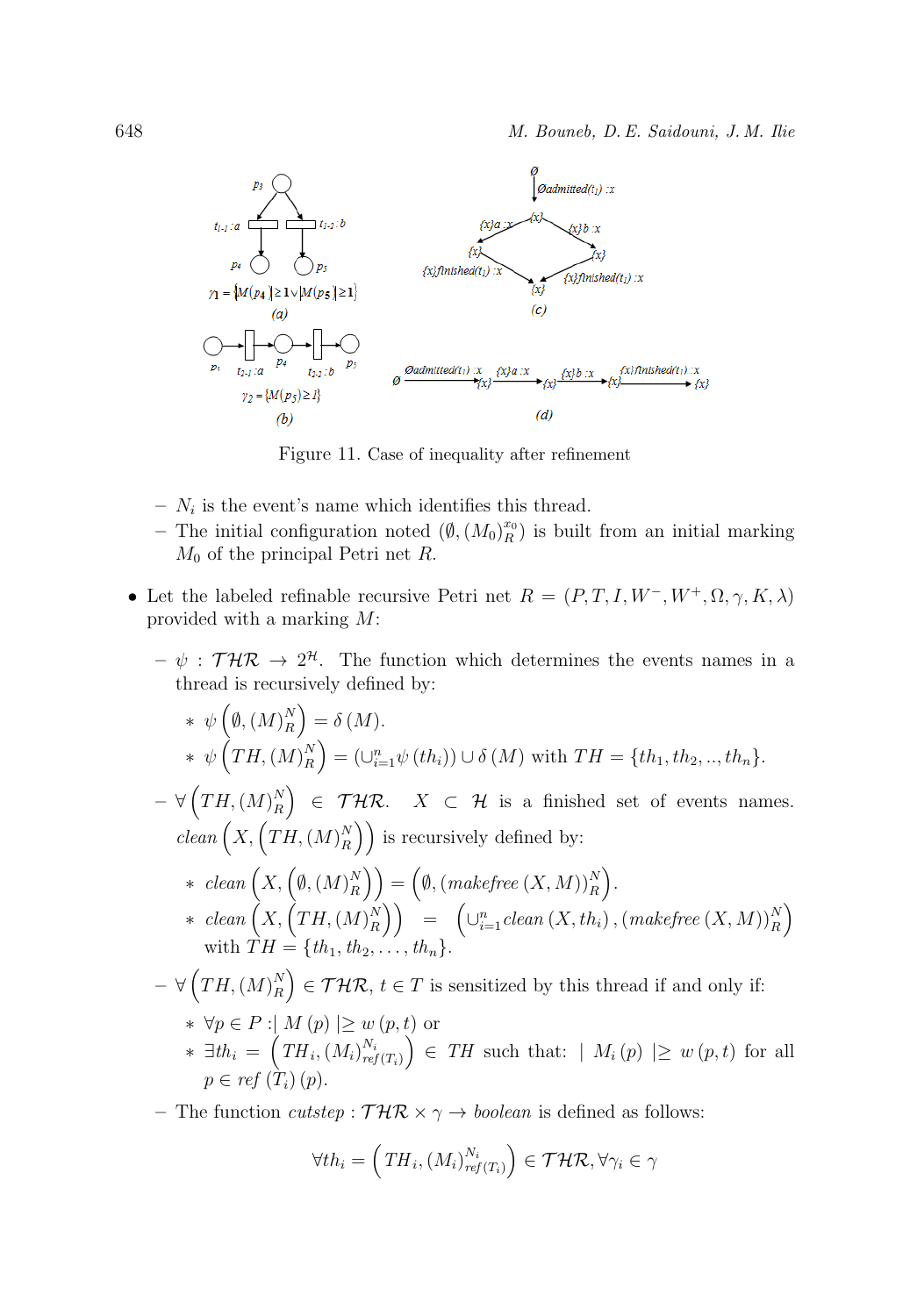then

 $\int true$ , if  $\forall p \in ref(T_i)(p)$ ,  $M_i(p) \geq n$  with  $\gamma_i = \{ |M(p)| \geq n/n \in \mathbb{N} \},$ false, otherwise.

- TH  $|t|$  t  $T$  H' means that the execution of the transition t from TH leads to  $TH^{\prime}$ .
- A sequence  $TH_0t_1TH_1t_2...$  is an occurrence sequence iff  $TH_{i-1} \mid t_i > TH_i$  for  $i \geq 1$ . A sequence  $\sigma = t_1 t_2 \dots$  is a transition sequence starting with  $TH_0$  iff there is an occurrence sequence  $TH_0t_1TH_1t_2...$  If a finite sequence  $t_1t_2...t_n$ leads from TH to TH', we write TH  $| t_1 t_2 ... t_n > TH'$ .

# Semantics Rules

The operational semantics of labeled refinable recursive Petri net allowing the generation of a maximality labeled transitions system is defined by the following rules:

1. For 
$$
M_1
$$
 a marking,  $t \in enabled(M_1)$  with  $t \in T_{el} \cup T_{abi}$  such that:  
\n
$$
(TH_1, (M_1)_R^N) \xrightarrow{\rho \Delta(t)_2} (TH_1, (M_2)_R^N)
$$
\n
$$
\forall M_3 \in \min(M_1, t):
$$
\n•  $E = \delta(M_3), M_4 = makefree(E, M_1 - M_3)$   
\n•  $M_2 = occur(t, x, M_4)$  such that:  
\n $-\forall p \in P$  if  $M_4(p) = (\mathcal{FT}_4, \mathcal{BT}_4)$  then:  $M_2(p) = (\mathcal{FT}_4, \mathcal{BT}_2)$  with  
\n
$$
\mathcal{BT}_2 = \begin{cases} \mathcal{BT}_4 \cup \{(w(t, p, i), \lambda(t), x)\}, & \text{if } w(t, p, i) \neq 0, \\ \mathcal{BT}_4, & \text{otherwise.} \end{cases}
$$
\n•  $x = get \left(\mathcal{H} - \left(\psi \left(clean\left(E, (TH_1, (M_1)_R^N)\right)\right)\right)\right).$   
\n2. For  $M_1$  a marking,  $T_i \in enabled(M_1) \land T_i \in T_{abd}$  such that:  
\n
$$
(TH_1, (M_1)_R^N) \xrightarrow{\text{gadmitted}} (T_1)_2 \cdot (TH_2, (M_2)_R^N)
$$
\n
$$
\forall M_3 \in min(M_1, T_i):
$$
\n•  $E = \delta(M_3), M_4 = makefree(E, M_1 - M_3).$ \n•  $\forall p \in P : M_2(p) = M_4(p).$ \n•  $TH_2 = TH_1 \cup \{ \left(\emptyset, (M_0)_{ref(T_i)}^{(i_2)}\right) \} \text{ such that:}$   
\n
$$
((M_0)_{ref(T_i)}^{(x_2)})(p) = \begin{cases} (0, \{ (\Omega(T_i)(p), admitted(\lambda(T_i)), x) \}), \text{if } \Omega(T_i)(p) \neq 0, \\ (0, \emptyset), & \text{otherwise.} \end{cases}
$$
\n•  $x = get \left(\mathcal{H} - \psi \left( clean\left(E, (TH_1, (M_1)_R^N)\right)\right)\right).$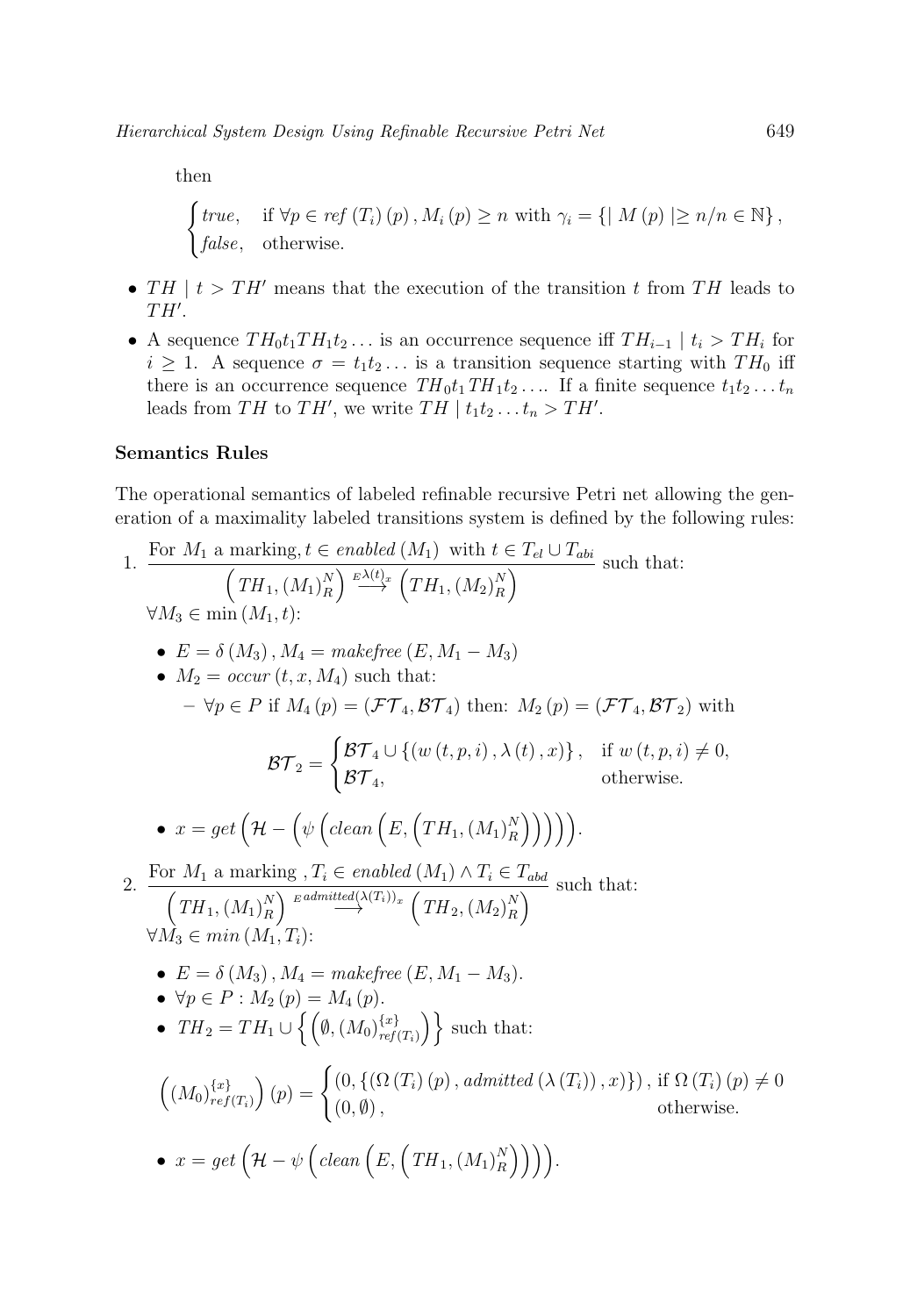3. 
$$
\frac{th_i, \exists \gamma_i \in \gamma/cutstep \ (th_i, \gamma_i)}{\left( TH_1, (M_1)_R^N \right)^{i+j\text{finite}} \longrightarrow \left( TH_2, (M_2)_R^N \right)} \text{ such that:}
$$
\n
$$
\forall th_i \in TH_1/th_i = \left( TH_i, (M_i)_{ref(T_i)}^{N_i} \right), N_i = \{x\}:
$$
\n•  $M_2 = \text{occur}\left(\text{finshed}\left(T_i\right), \{x\}, M_1\right).$ \n•  $\forall p \in P : \text{if } M_2(p) = (\mathcal{FT}_2, \mathcal{BT}_2) \text{ then}$ \n
$$
\mathcal{BT}_2 = \begin{cases} \mathcal{BT}_1 \cup \left\{ (w(t, p, i), \text{finshed}\left(\lambda(T_i)\right), x \right\}, & \text{if } w(t, p, i) \neq 0, \\ \mathcal{BT}_1, & \text{otherwise.} \end{cases}
$$
\n•  $TH_2 = TH_1 - \{th_i\}.$ \n4. 
$$
\frac{M_1, M_1 \in \text{enable}(t), t \in T_{el} \land K(t, T_i) \in I_p}{\left( TH_1, (M_1)_R^N \right)^{\frac{p \lambda(t)}{2}} \left( TH_2, (M_2)_R^N \right)}
$$
\n
$$
\forall th_i \in TH_1/th_i = \left( TH_i, (M_i)_{ref(T_i)}^{N_i} \right), \forall M_3 \in \min(M_1, t):
$$
\n•  $E = \delta(M_3), M_4 = \text{makefree}(E, M_1 - M_3).$ \n•  $M_2 = \text{occur}\left(\text{occur}\left(t, E, M_3\right), \text{finshed}\left(\lambda(T_i)\right), N_i\right).$ \n•  $\forall p \in P : \text{if } M_2(p) = (\mathcal{FT}_2, \mathcal{BT}_1) \text{ then, } M_2(p) = (\mathcal{FT}_4, \mathcal{BT}_2) \text{ with:}$ \n
$$
\mathcal{BT}_2 = \begin{cases} \mathcal{BT}_4 \cup \left\{ (w(t, p, i), t, x \right\}, & \text{if } w(t, p, i) \neq 0, \\ \mathcal{BT}_4, & \text{otherwise.} \end{cases}
$$
\n7.  $TT$ 

• 
$$
TH_2 = TH_1 - \{th_i\}.
$$
  
\n•  $x = get \left(\mathcal{H} - \left(\psi\left(clean\left(E, \left(TH_1, (M_1)_R^N\right)\right)\right) - \psi\left(th_i\right)\right)\right).$ 

# 6 CASE STUDY

As an example, we consider a flame cutting machine used to fabricate pieces for vehicles: this machine consists of: the reading head, the blowtorches and the template which is a diagram dimensioning pieces. It has a movable table on which the template is located, and then transmits it as a dimensional information. The read information is transmitted to blowtorches controller, as a result the blowtorches cut the piece from metal sheet according to that as defined on the template. Because some external events may cause errors (modification of table position) during the cutting process, in such a case the following actions are immediately produced:

- Displaying output indicating the occurrence of a problem using a lamp.
- The blowtorches will be stopped.
- The table is reported in its initial position.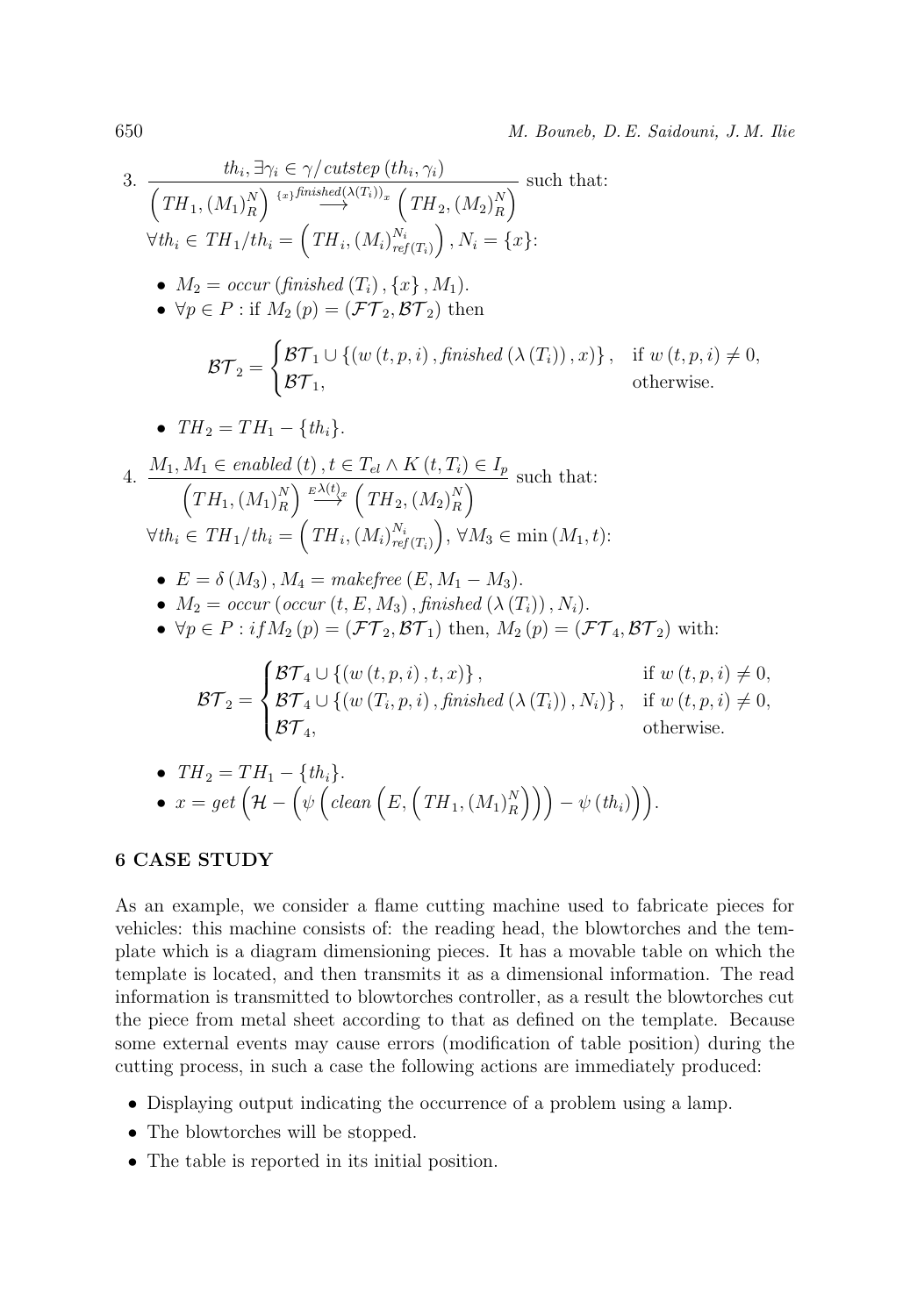The assessment of this system is done by verifying some properties, expressed in CTL logic, using the formal verification environment FOCOVE (Formal Concurrent Verification Environment).

Step 01: In this first step we abstractly model the system tasks. Consequently tasks considering behaviors are not yet known. In the specification of Fig-ure [12](#page-16-0) a), transitions  $t_2$  and  $t_3$  are associated respectively to fabricate and maintain processes. These transitions are labeled by "bottom" since their behaviors are unknown.



<span id="page-16-0"></span>Figure 12. Modelling of flame cutting machine in step 01

The abstract maximality labeled transition system corresponding to this refinable recursive Petri net is shown by Figure [12](#page-16-0) b).

# Verification

Using the CTL logic in the context of the maximality semantics where actions represent activities has been studied in [\[16\]](#page-20-0). Actions are considered as atomic propositions. Then an action name  $\alpha$  in a formula associated to a given state means that action a may be in execution at this state. At this level of abstraction we can, for example, verify that always after each execution of the undefined process related to the transition fabricate we can launch this process again. This property is expressed in CTL logic as follows:  $AG(\perp \Rightarrow \perp)$ .

Following the semantics of CTL formula in the context of the maximality semantics, the formula  $AG(\perp \Rightarrow \perp)$  means that a not well known activity at a given state leads to the execution of this activity again. Following the refinement process, this activity will be specified in the following refinement steps.

**Step 02:** In this step we label the abstract transition  $t_2$  by the action *fabricate*, so now we will give details of this abstract transition. This is done by refining the transition  $t_2$  in Petri net  $R_1$  by the process described in Petri net  $R_2$ .  $\rho(t_2, R_1, R_2, \{0\}, \{1\}, \langle p_4 \rangle, \{\gamma_0 = \{M/ \mid M(p_6) \geq 1\}\}) = R_3$ 

The abstract maximality labeled transition system of this refinable recursive Petri net is shown by Figure [14.](#page-17-0)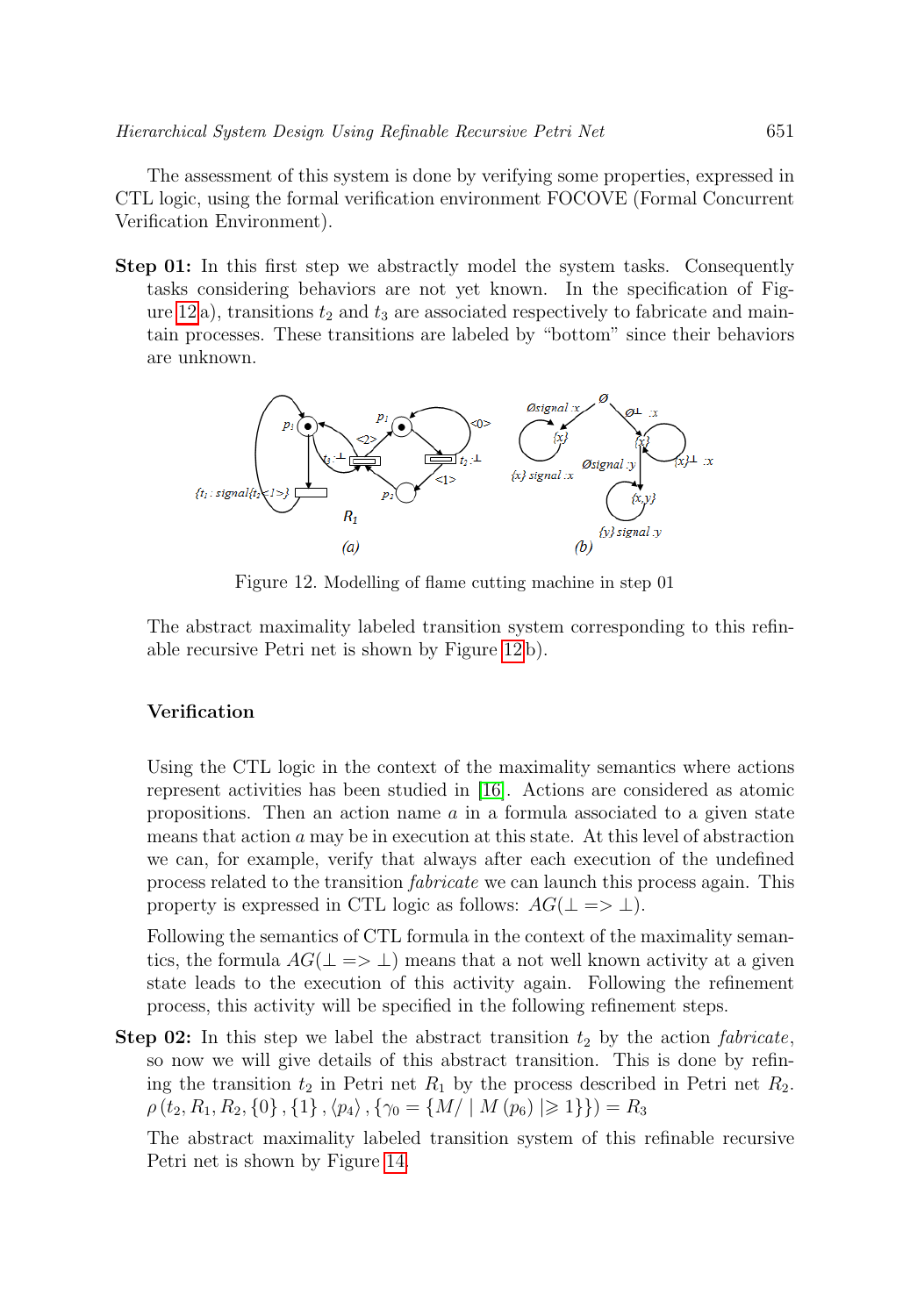

Figure 13. Modelling of flame cutting machine in step 02

# Verification

• After each execution of process "fabricate" we can again lunch it.

 $AG (f \nin \in \mathbb{R}) \Longrightarrow \mathbb{R}$  admitted  $(f \nin \in \mathbb{R})$ .

• When a problem of cutting appears, the undefined process ⊥ corresponding to the transition maintain will be automatically launched.

 $AF (signature \Longrightarrow EX \bot).$ 

• When a problem of cutting appears, the process fabricate will be preempted.



$$
AG
$$
 (signaler  $\implies$  finished (fabricate)).

<span id="page-17-0"></span>Figure 14. Abstract maximality labeled transition system in step 2

Step 03: Now we give details of the process corresponding to the abstract transition  $t_3$ , it will be labeled by the action *maintain*.

$$
\rho(t_3, R_3, R_4, \{2\}, \emptyset, \langle p_7 \rangle, \{ \gamma_2 = \{ M / \mid M(p_9) \mid \geq 1 \} \}) = R_5.
$$

The maximality labeled transition system obtained by applying the proposed approach consists of 12 states and 19 transitions. Due to its size it cannot be depicted in this paper.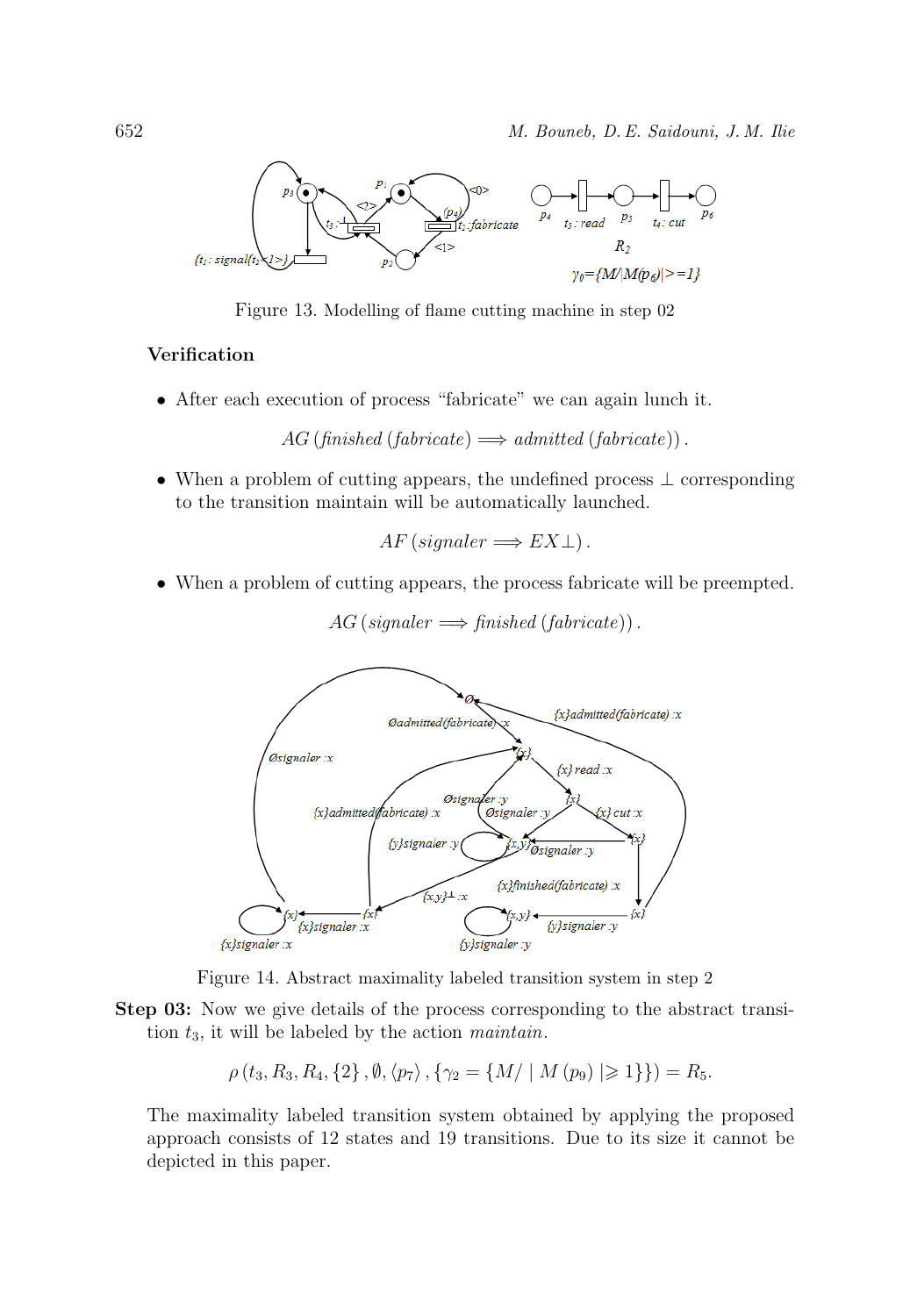

Figure 15. Modelling of flame cutting machine in step 03

### Verification

All proprieties which are verified in step 2 are still to be verified in this step 3. In addition we can verify other properties like:

• When an error will occur while the process *fabricate* is running the flame cutting will be stopped.

AG ((signaler and finished (fabricate))  $\Longrightarrow EG$  stop-torche)

### <span id="page-18-0"></span>7 CONCLUSION

In this paper, we have proposed a new approach to modelling concurrent systems by defining a new model named refinable recursive Petri nets, which permits a hierarchical design, so the functionalities and features of systems can be added gradually. Also we have proposed an operational method for generating a maximality labeled transition system associated to the refinable recursive Petri nets. This will make it possible to benefit from the developed results of verification around the model of maximality labeled transition systems. For this fact, the properties related to the good performance of a system specified by a refinable recursive Petri net can be checked on its corresponding maximality labeled transition system. It should be noted that the structure of the maximality labeled transition system represents, in a natural way, the parallel execution of actions, as well as the parallel execution of threads.

### REFERENCES

<span id="page-18-1"></span>[1] ACETO, L.—HENNESSY, M.: Adding Action Refinement to Finite Process Algebra. In: Albert, J. L., Monien, B., Artalejo, M. R. (Eds.): Automata, Languages and Programming (ICALP '91). Springer, Lecture Notes in Computer Science, Vol. 510, 1991, pp. 506–519.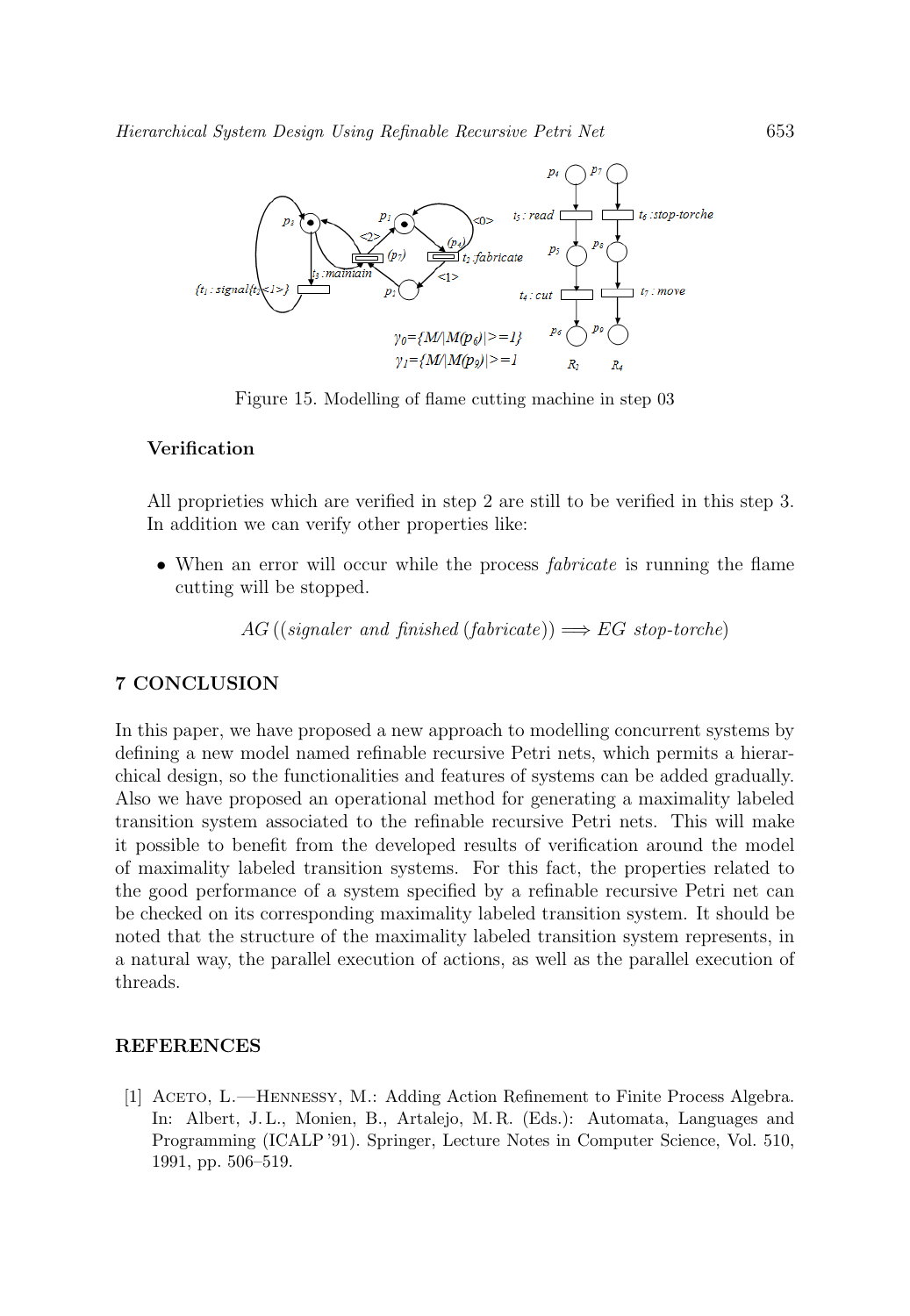- <span id="page-19-0"></span>[2] ANDREWS, D.—GROOTE, J.—MIDDELBURG, C. (Eds.): Semantics of Specification Languages (SoSL). Springer, London, Workshops in Computing, 1993.
- <span id="page-19-1"></span>[3] Best, E.—Devillers, R.—Kiehn, A.—Pomello, L.: Concurrent Bisimulations in Petri Nets. Acta Informatica, Vol. 28, 1991, pp. 231–264, doi: [10.1007/BF01178506.](https://doi.org/10.1007/BF01178506)
- <span id="page-19-2"></span>[4] Boudol, G.—Castellani, I.: Concurrency and Atomicity. Theoretical Computer Science, Vol. 59, 1988, No. 1-2, pp. 25–84, doi: [10.1016/0304-3975\(88\)90096-5.](https://doi.org/10.1016/0304-3975(88)90096-5)
- <span id="page-19-3"></span>[5] Courtiat, J. P.—Saidouni, D. E.: Action Refinement in LOTOS. In: Danthine, A., Leduc, G., Wolpe, P. (Eds.): Protocol Specification, Testing and Verification (PSTV '93). North-Holland, 1994, pp. 341–354.
- <span id="page-19-4"></span>[6] Darondeau, P.—Degano, P.: Causal Trees. In: Ausiello, G., Dezani-Ciancaglini, M., Della Rocca, S. R. (Eds.): Automata, Languages and Programming (ICALP '89). Springer, Berlin, Heidelberg, Lecture Notes in Computer Science, Vol. 372, 1989, pp. 234–248.
- <span id="page-19-5"></span>[7] Degano, P.—Gorrieri, R.: Atomic Refinement in Process Description Languages. In: Tarlecki, A. (Ed.): Mathematical Foundations of Computer Science (MFCS 1991). Springer, Berlin, Heidelberg, Lecture Notes in Computer Science, Vol. 520, 1991, pp. 121–130.
- <span id="page-19-6"></span>[8] Devillers, R.: Maximality Preservation and the ST-Idea for Action Refinement. In: Rozenberg, G. (Ed.): Advances in Petri Nets. Springer, Berlin, Heidelberg, Lecture Notes in Computer Science, Vol. 609, 1992, pp. 108–151, doi: [10.1007/3-540-55610-](https://doi.org/10.1007/3-540-55610-9_170) 9 [170.](https://doi.org/10.1007/3-540-55610-9_170)
- <span id="page-19-7"></span>[9] Courtiat, J.-P.—Sa¨ıdouni, J.-E.: Relating Maximality-Based Semantics to Action Refinement in Process Algebras. In: Hogrefe, D., Leue, S. (Eds.): IFIP TC6/WG6.1, 7th International Conference on Formal Description Techniques (FORTE '94), Chapman, Hall, IFIP Conference Proceedings 6, 1994, pp. 293–308.
- <span id="page-19-8"></span>[10] Janssen, W.—Poel, M.—Zwiers, J.: Action Systems and Action Refinement in the Development of Parallel Systems. In: Baeten, J. C. M., Groote, J. F. (Eds.): CON-CUR '91. Springer, Berlin, Heidelberg, Lecture Notes in Computer Science, Vol. 527, 1991, pp. 298–316.
- <span id="page-19-9"></span>[11] Saidouni, D. E.—Courtiat, J. P.: Syntactic Action Refinement in Presence of Multiway Synchronization. Semantics of Specification Languages (SoSL), 1994, pp. 289–330, doi: [10.1007/978-1-4471-3229-5](https://doi.org/10.1007/978-1-4471-3229-5_16) 16.
- <span id="page-19-10"></span>[12] Van Glabbeek, R. J.: The Refinement Theorem for ST-Bisimulation Semantics. IFIP Working Conference on Programming Concepts and Methods, North-Holland, 1990.
- <span id="page-19-11"></span>[13] Saidouni, D. E.: Maximality Semantic: Application to Actions Refinement in LO-TOS. Ph.D. thesis, LAAS-CNRS, 7 av. du Colonel Roche, 31077 Toulouse Cedex France, 1996 (in French).
- <span id="page-19-12"></span>[14] SAIDOUNI, D. E.—BELALA, N.—BOUNEB, M.—BOUDJADAR, A.—OUCHÈNE, B.: Using Maximality-Based Labeled Transitions as Model for Petri Nets. The International Arab Conference on Information Technology (ACIT '08), 2008.
- <span id="page-19-13"></span>[15] SAIDOUNI, D. E.—BELALA, N.—BOUNEB, M.: Aggregation of Transitions in Marking Graph Generation Based on Maximality Semantics for Petri Nets. Proceedings